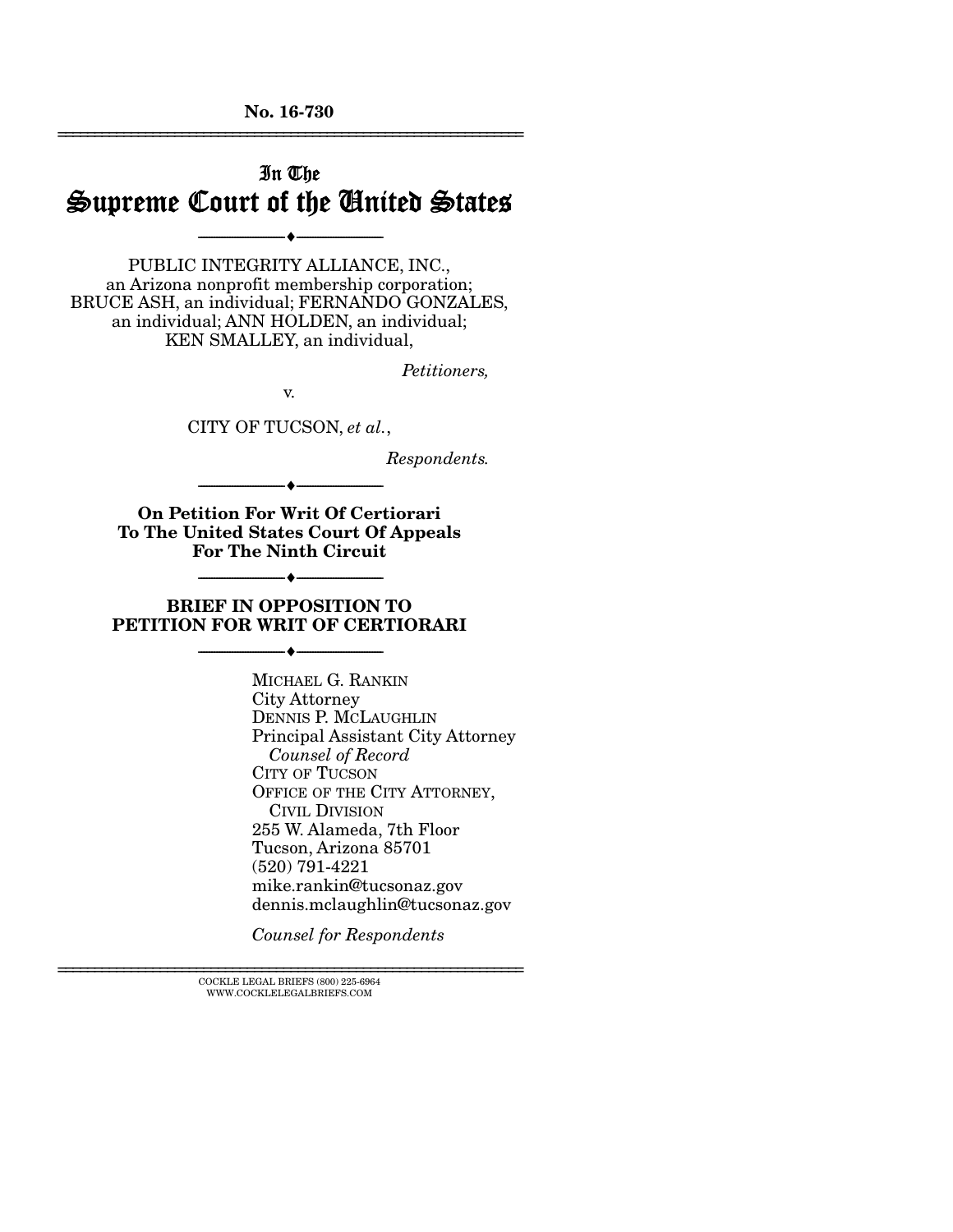# TABLE OF CONTENTS

# Page

|    |                                                                                                                                                                                                                                               | iii            |
|----|-----------------------------------------------------------------------------------------------------------------------------------------------------------------------------------------------------------------------------------------------|----------------|
|    | STATEMENT OF THE ISSUE                                                                                                                                                                                                                        | 1              |
|    | RELEVANT COURT RULE                                                                                                                                                                                                                           | $\mathbf{1}$   |
|    | SUMMARY AND INTRODUCTION                                                                                                                                                                                                                      | $\overline{2}$ |
|    | REASONS TO DENY THE WRIT                                                                                                                                                                                                                      | $\overline{2}$ |
| Ι. | NINTH CIRCUIT'S OPINION<br>THE<br>TRACKS THIS COURT'S DECISIONS                                                                                                                                                                               | $\overline{2}$ |
| А. | States and localities possess sovereignty<br>and "vast leeway" in governing                                                                                                                                                                   | 3              |
| В. | Specifically, states and localities are<br>free to set the terms and conditions for<br>primary and general elections for                                                                                                                      | 4              |
| C. | The Ninth Circuit correctly recognized<br>and applied this Court's decisions<br>holding that the "right to vote" is the<br>right to participate in elections<br>authorized by the state or locality on<br>an equal basis with other qualified | 5              |
| D. | In holding any particular election,<br>states and localities are<br>free<br>to<br>designate the election district and<br>limit the vote to voters within that                                                                                 |                |
|    |                                                                                                                                                                                                                                               | 9              |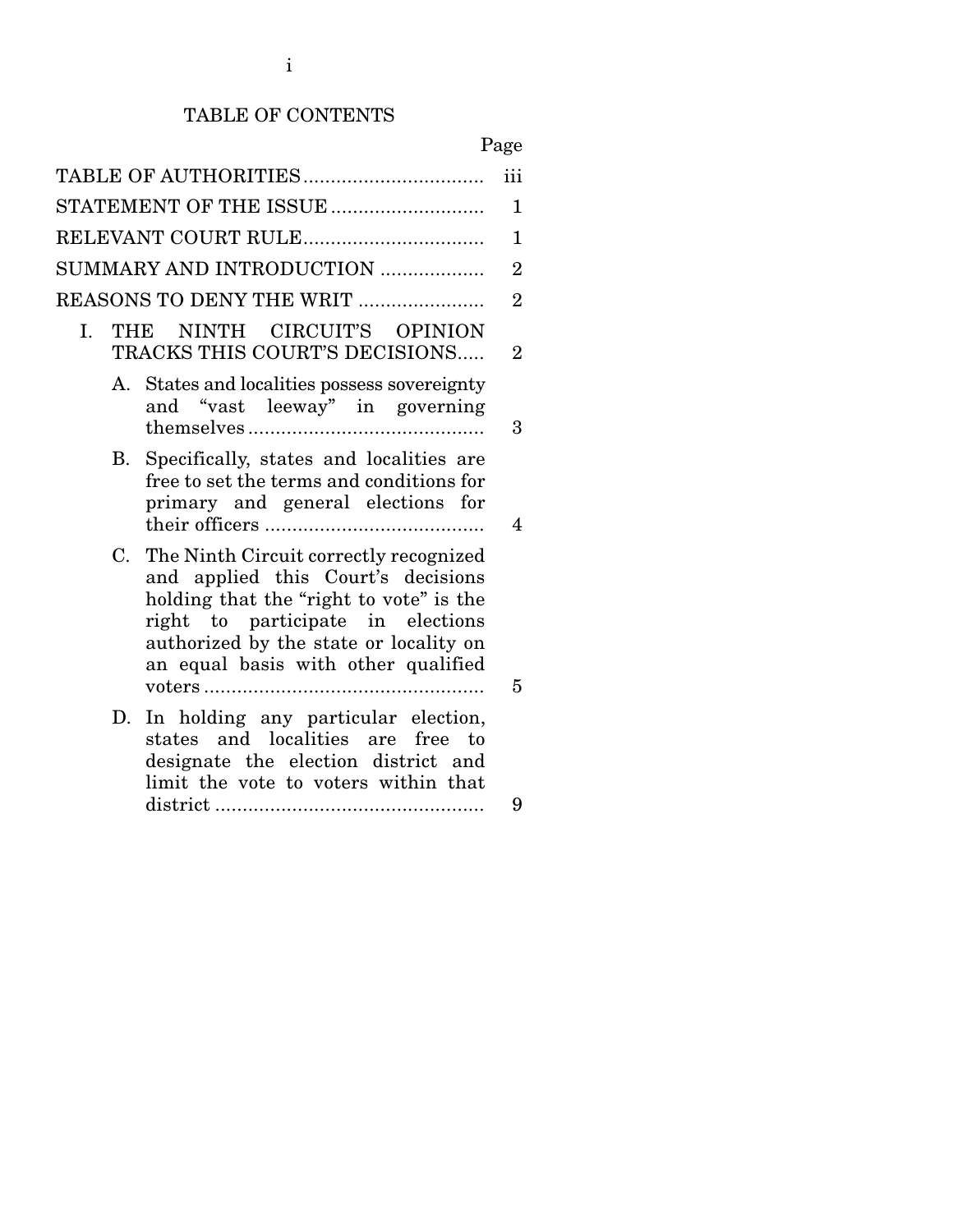ii

# TABLE OF CONTENTS – Continued

# Page

|  | E. States and localities may also structure<br>their elections to give different electoral                                   |    |
|--|------------------------------------------------------------------------------------------------------------------------------|----|
|  | F. Gray v. Sanders does not require that<br>the City's primary and general elections<br>use identical election districts  12 |    |
|  | G. Primary and general elections are two                                                                                     | 16 |
|  | II. THERE IS NO CONFLICT BETWEEN                                                                                             | 20 |
|  |                                                                                                                              |    |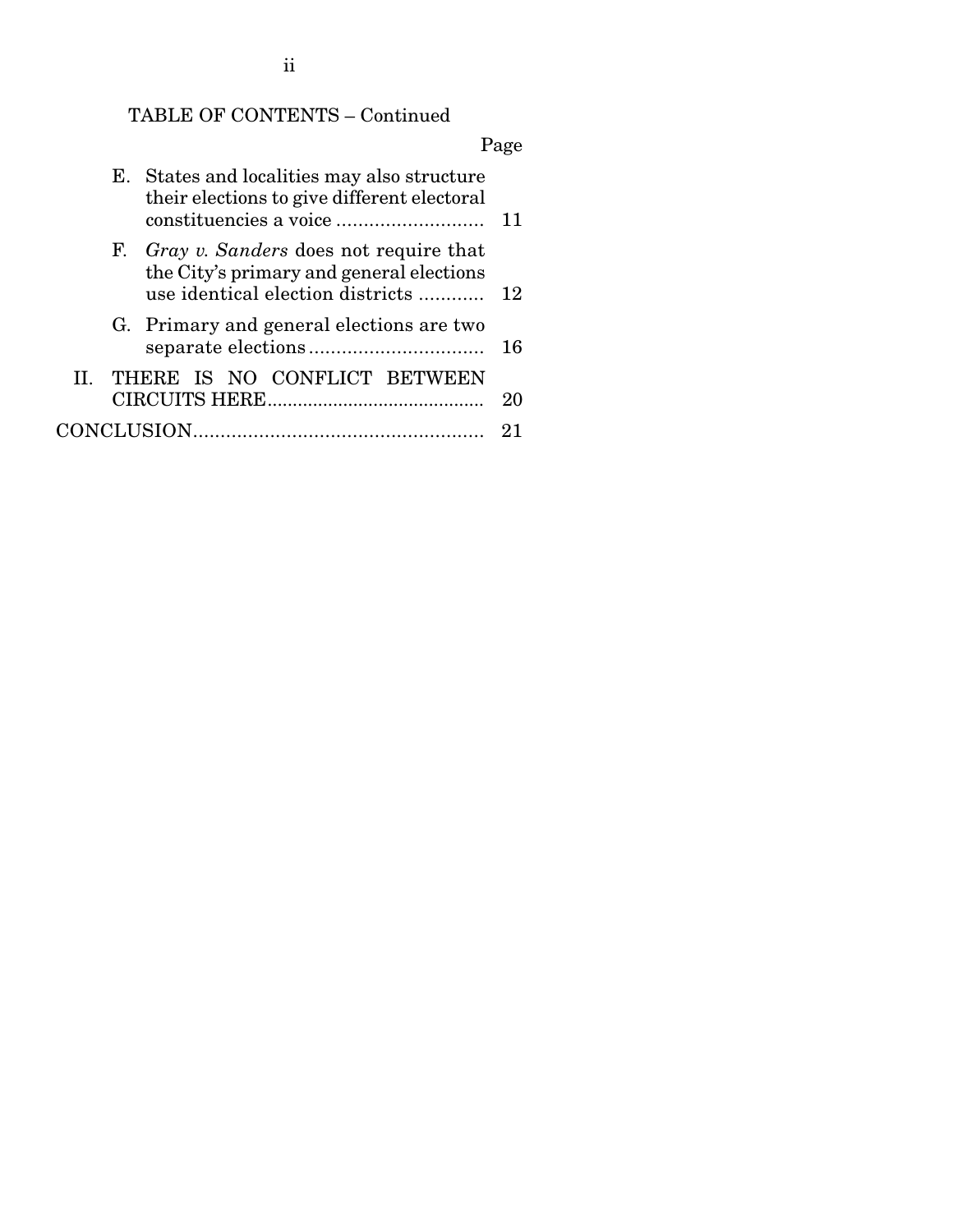## TABLE OF AUTHORITIES

Page

## CASES

| American Party of Texas v. White, 415 U.S. 767                                              |
|---------------------------------------------------------------------------------------------|
| Boyd v. State of Nebraska ex rel. Thayer, 143 U.S.                                          |
|                                                                                             |
| Burdick v. Takushi, 504 U.S. 428 (1992) 12                                                  |
| California Democratic Party v. Jones, 530 U.S.                                              |
| Carlson v. Wiggins, 675 F.3d 1134 (8th Cir. 2012)  10                                       |
| Carrington v. Rash, 380 U.S. 89 (1965)7, 9, 11                                              |
| Cipriano v. City of Houma, 395 U.S. 701 (1969)11                                            |
| City of Herriman v. Bell, 590 F.3d 1176 (10th Cir.<br>10                                    |
| City of Phoenix v. Kolodziejski, 399 U.S. 204                                               |
| Clingman v. Beaver, 544 U.S. 581 (2005)19                                                   |
|                                                                                             |
| Evans v. Cornman, 398 U.S. 419 (1970)11                                                     |
| Evenwel v. Abbott, __ U.S. __, 136 S.Ct. 1120                                               |
| Fidell v. Board of Elections, 343 F. Supp. 913<br>(E.D.N.Y.), aff'd, 409 U.S. 972 (1972) 19 |
|                                                                                             |
| Gray v. Sanders, 372 U.S. 368 (1963)passim                                                  |

iii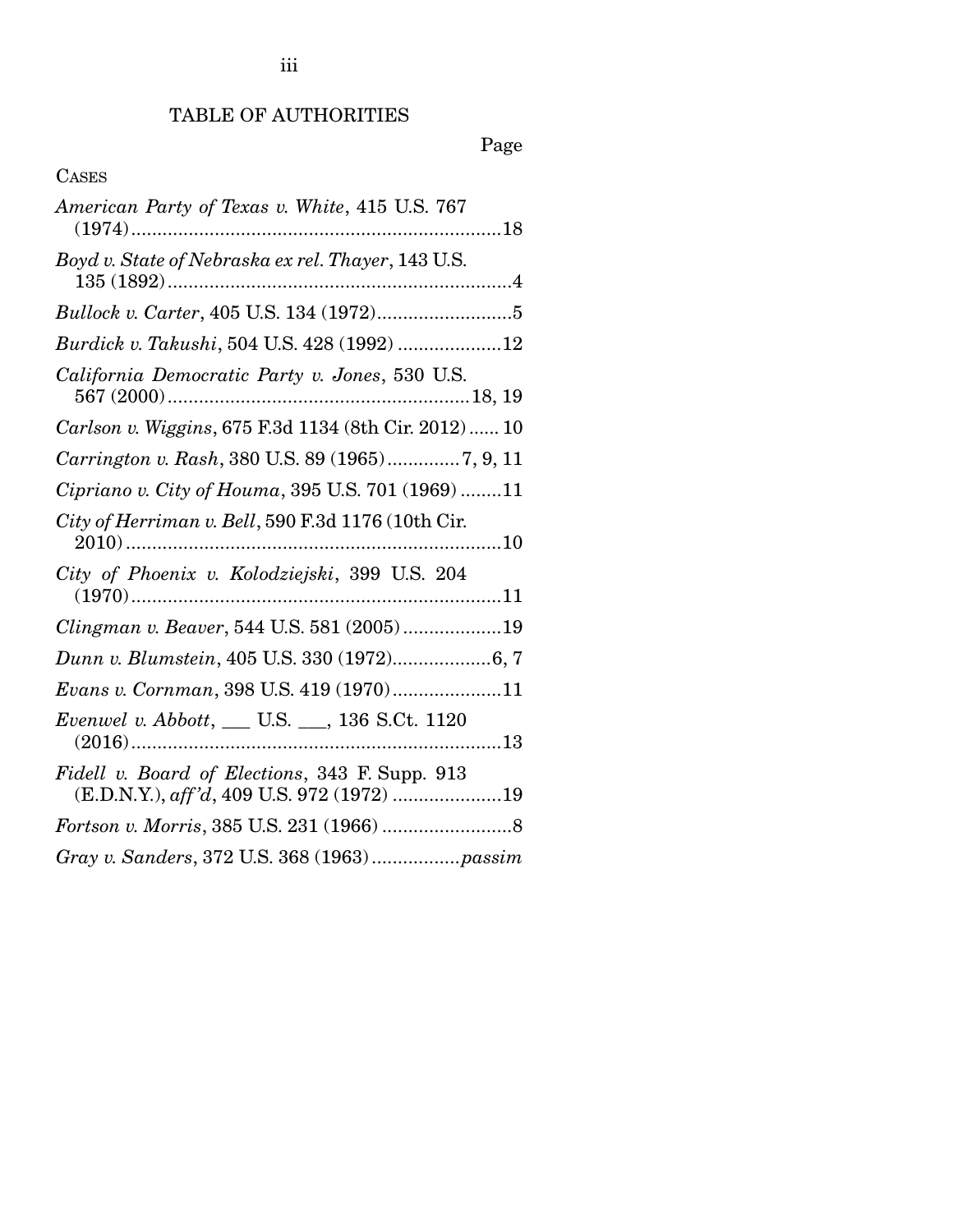## TABLE OF AUTHORITIES – Continued

# Page

| Hadley v. Junior Coll. Dist. of Metro. Kansas                                 |
|-------------------------------------------------------------------------------|
|                                                                               |
| Hill v. Stone, 421 U.S. 289 (1975)10                                          |
| Holshouser v. Scott, 335 F. Supp. 928 (M.D.N.C.                               |
| Holt Civic Club v. City of Tuscaloosa, 439 U.S. 60                            |
| <i>Hunter v. Pittsburgh</i> , 207 U.S. 161 (1907) 11                          |
| Idaho Coal. United for Bears v. Cenarrusa, 342                                |
| Kramer v. Union Free Sch. Dist. No. 15, 395 U.S.                              |
| Lassiter v. Northampton County Bd. of Elections,                              |
| Little Thunder v. State of South Dakota, 518 F.2d                             |
| McPherson v. Blacker, 146 U.S. 1 (1892)7                                      |
| <i>Minor v. Happersett, 21 Wall. 162, 22 L.Ed. 627</i>                        |
| Mixon v. State of Ohio, 193 F.3d 389 (6th Cir.                                |
| Nader v. Schaffer, 417 F. Supp. 837 (D.Conn.),                                |
| New York State Bd. of Elections v. Lopez Torres,<br>552 US 196 (2008) 5 14 15 |

552 U.S. 196 (2008) ....................................... 5, 14, 15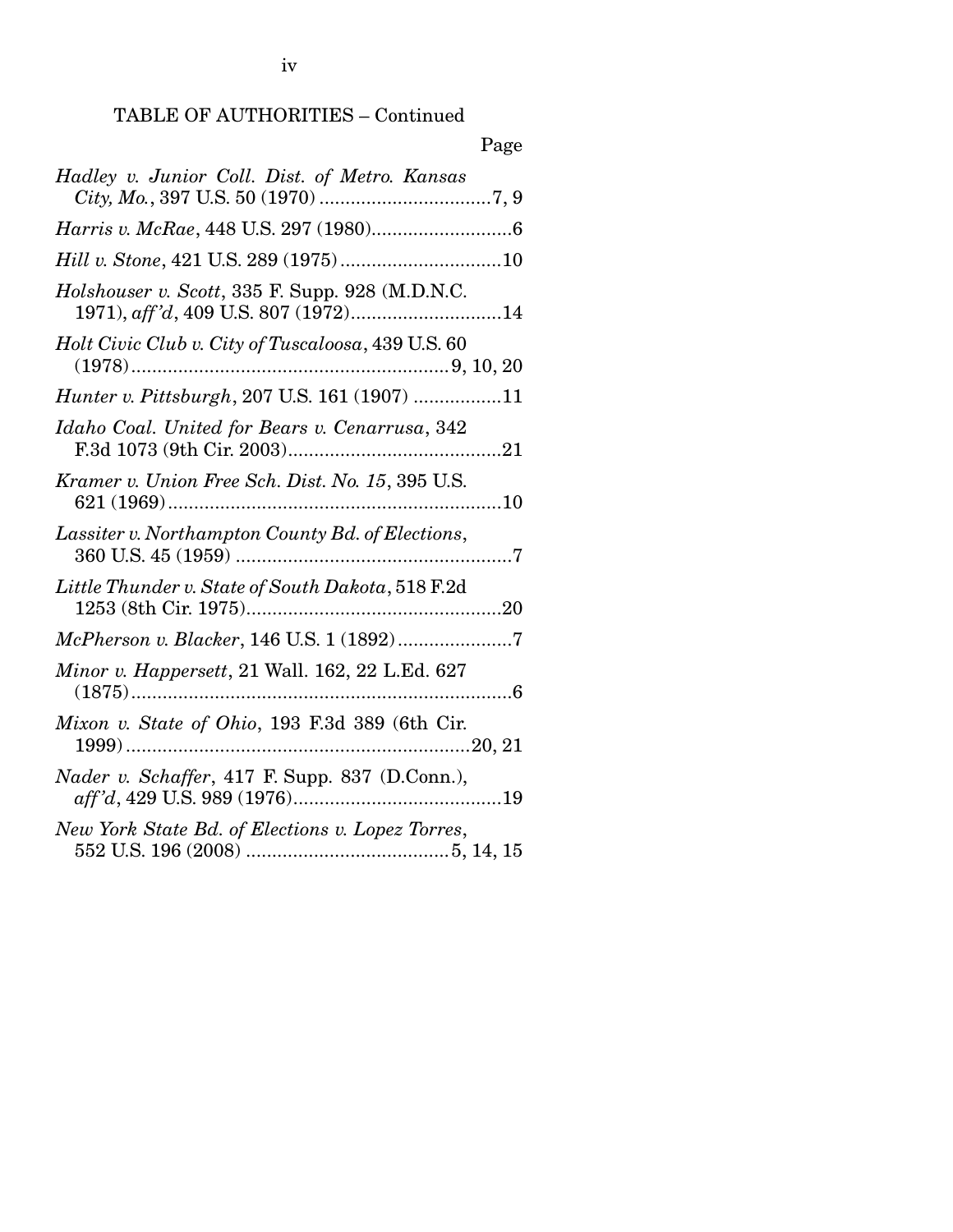| Page                                                                                                                               |
|------------------------------------------------------------------------------------------------------------------------------------|
| Newberry v. United States, 256 U.S. 232 (1921)16, 17                                                                               |
| Oregon v. Mitchell, 400 U.S. 112 (1970) 4                                                                                          |
|                                                                                                                                    |
| Public Integrity Alliance, Inc. v. City of Tucson,<br>836 F.3d 1019 (9th Cir. 2016) 6, 12, 13, 14, 16                              |
| Rodriguez v. Popular Democratic Party, 457 U.S.                                                                                    |
| Sailors v. Board of Education of Kent County,                                                                                      |
| San Antonio Indep. School Dist. v. Rodriguez,                                                                                      |
| Shannon v. Jacobowitz, 394 F.3d 90 (2d Cir.                                                                                        |
| Smith v. Allwright, 321 U.S. 649 (1944)16                                                                                          |
| Stokes v. Fortson, 234 F. Supp. 575 (N.D. Ga.                                                                                      |
| Storer v. Brown, 415 U.S. 724 (1974)17                                                                                             |
| Sugarman v. Dougall, 413 U.S. 634 (1973) 3                                                                                         |
| Town of Lockport, New York v. Citizens for<br>Community Action at the Local Level, Inc., 430                                       |
| United States v. Classic, 313 U.S. 299 (1941)16, 17                                                                                |
| United States v. O'Toole, 236 F. 993 (S.D. W.Va.<br>1916), aff'd sub nom. United States v.<br>Gradwell, 243 U.S. 476 (1917) 16, 18 |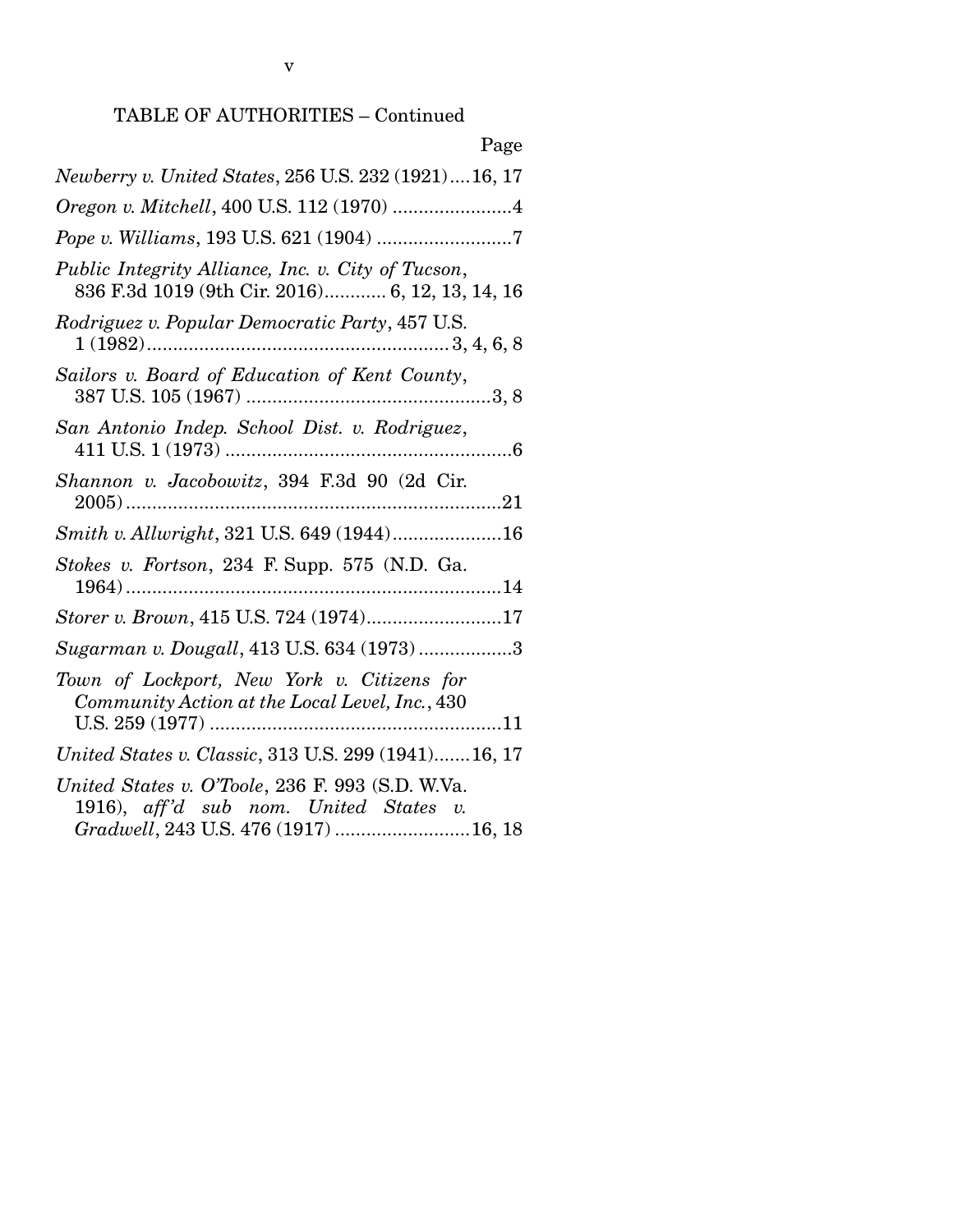vi

# TABLE OF AUTHORITIES – Continued

Page

| <b>FEDERAL CONSTITUTION</b>             |  |
|-----------------------------------------|--|
|                                         |  |
| U.S. Const. Amend. XIV 7, 8, 10, 16, 20 |  |
|                                         |  |
| <b>ARIZONA CONSTITUTION</b>             |  |

|--|--|

RULES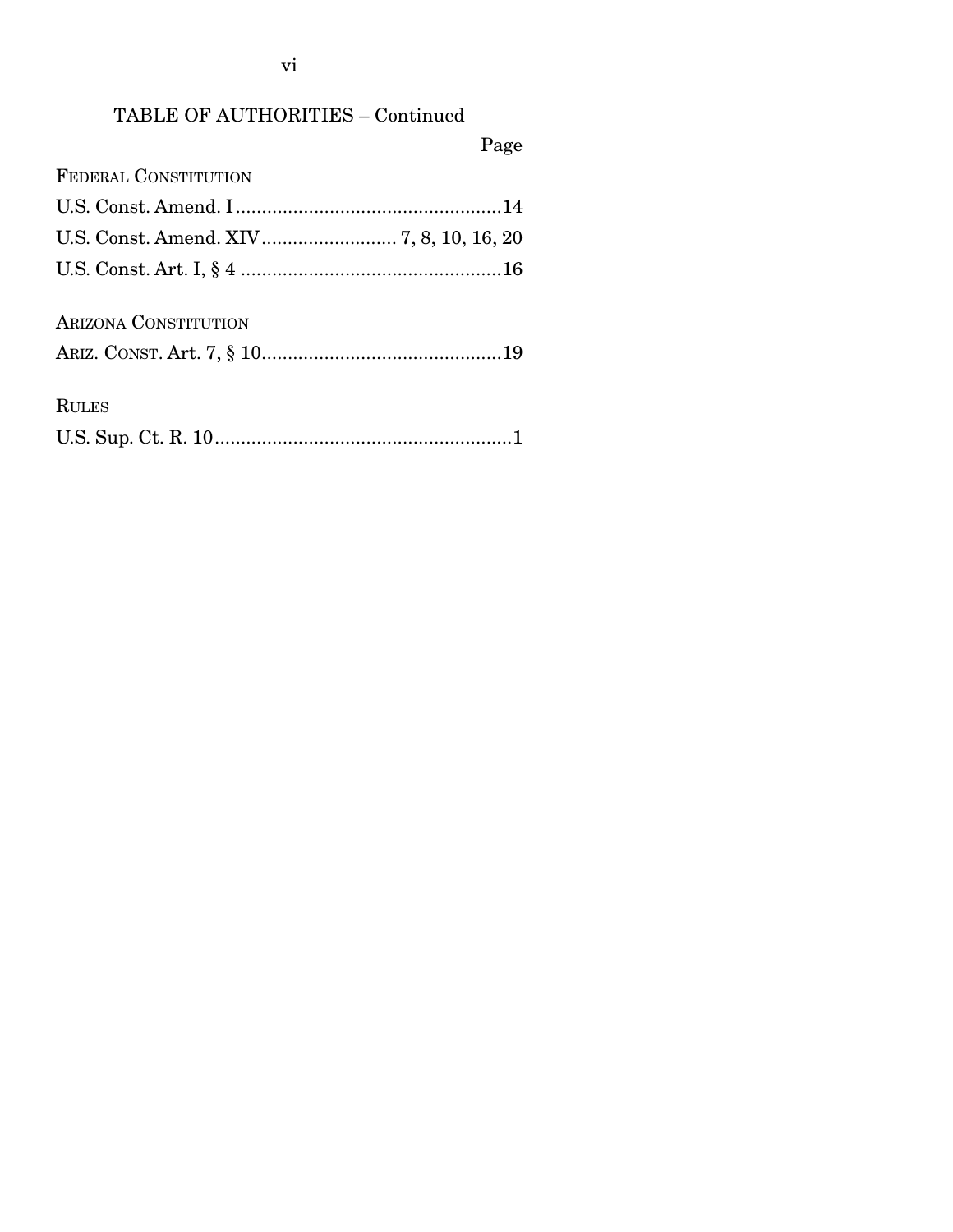### STATEMENT OF THE ISSUE

 Given the plenary power over elections possessed by states and localities, does the City of Tucson violate equal protection by having a primary election in which the qualified party electors from each ward nominate that party's council member candidate from that ward, and then having an at large general election where the entire City electorate chooses council members from the parties' nominees from each ward?

#### --------------------------------- ---------------------------------

#### RELEVANT COURT RULE

 Rule 10 of the Rules of the Supreme Court of the United States provides in pertinent part as follows:

 Review on a writ of certiorari is not a matter of right, but of judicial discretion. A petition for writ of certiorari will be granted only for compelling reasons. The following, although neither controlling nor fully measuring the Court's discretion, indicate the character of the reasons the Court considers:

(a) a United States court of appeals has entered a decision in conflict with the decision of another United States court of appeals on the same important matter; . . .

\* \* \*

(c) a United States court of appeals has decided an important question of federal law that has not been, but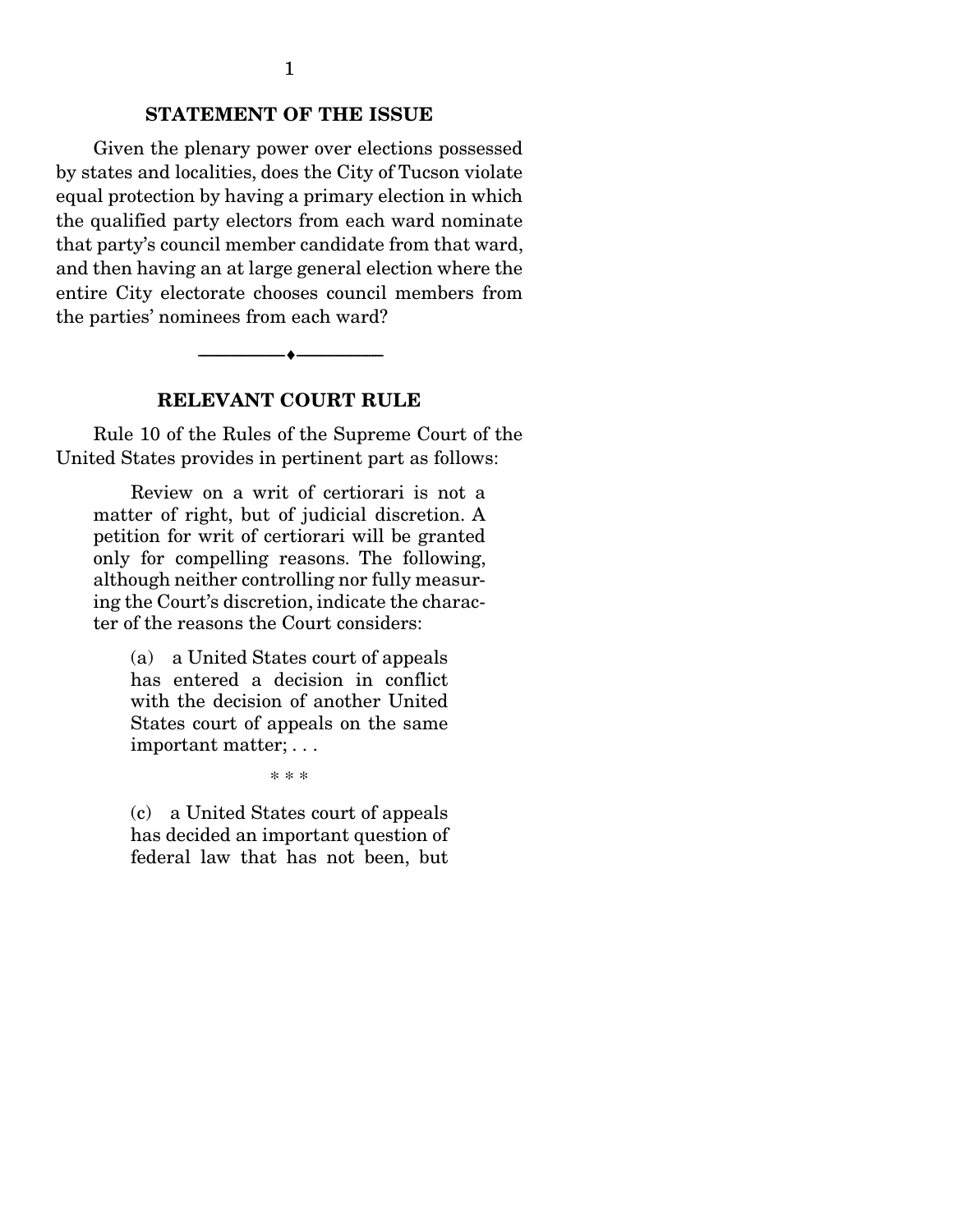should be, settled by this Court, or has decided an important federal question in a way that conflicts with relevant decisions of this Court.

#### SUMMARY AND INTRODUCTION

--------------------------------- ---------------------------------

 The Petition should not be granted. Petitioners ask this Court to create a new constitutional right that would contradict this Court's longstanding decisions allowing states and localities to control their governmental structure, political processes, and elections. The Ninth Circuit's unanimous *en banc* Opinion ("Opinion") does not conflict with relevant decisions of this Court, but rather tracks them closely and applies them correctly. There is also no conflict between the circuits regarding the issue decided by the Ninth Circuit and now presented to this Court.

### REASONS TO DENY THE WRIT

--------------------------------- ---------------------------------

### I. THE NINTH CIRCUIT'S OPINION TRACKS THIS COURT'S DECISIONS.

 The Ninth Circuit's *en banc* Opinion ("Opinion") in this case was correct, making review by this Court unnecessary. Far from "conflict[ing] with relevant decisions of this Court," the Ninth Circuit's Opinion is consistent with this Court's jurisprudence regarding both equal protection and state and local control over elections and voting. The Opinion speaks for itself and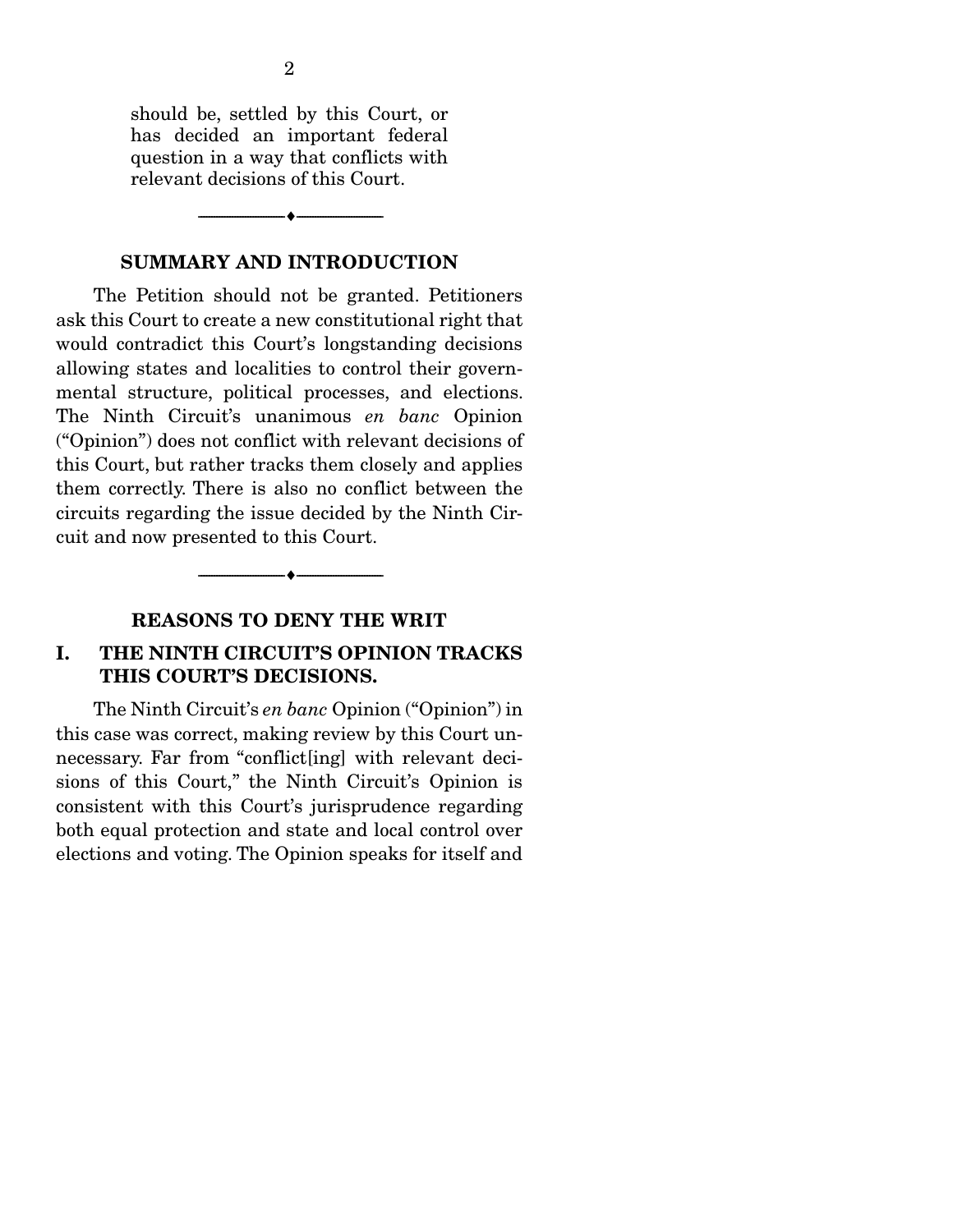does not require repetition or replication here. Instead, the City will briefly supplement and buttress the Opinion by showing that it also tracks this Court's broader precedent supporting state and local sovereignty and discretion regarding elections.

### A. States and localities possess sovereignty and "vast leeway" in governing themselves.

 This Court recognizes "a State's constitutional responsibility for the establishment and operation of its own government." *Sugarman v. Dougall*, 413 U.S. 634, 648 (1973). "Save and unless the state, county, or municipal government runs afoul of a federally protected right, it has vast leeway in the management of its internal affairs." *Sailors v. Board of Education of Kent County*, 387 U.S. 105, 109 (1967). "Viable local governments may need many innovations, numerous combinations of old and new devices, great flexibility in municipal arrangements to meet changing urban conditions. We see nothing in the Constitution to prevent experimentation." *Sailors*, 387 U.S. at 110-11. "Absent some clear constitutional limitation, [states and localities are] free to structure [their] political system[s] to meet [their] 'special concerns and political circumstances[.]' " *Rodriguez v. Popular Democratic Party*, 457 U.S. 1, 13-14 (1982) (original text referring to Puerto Rico).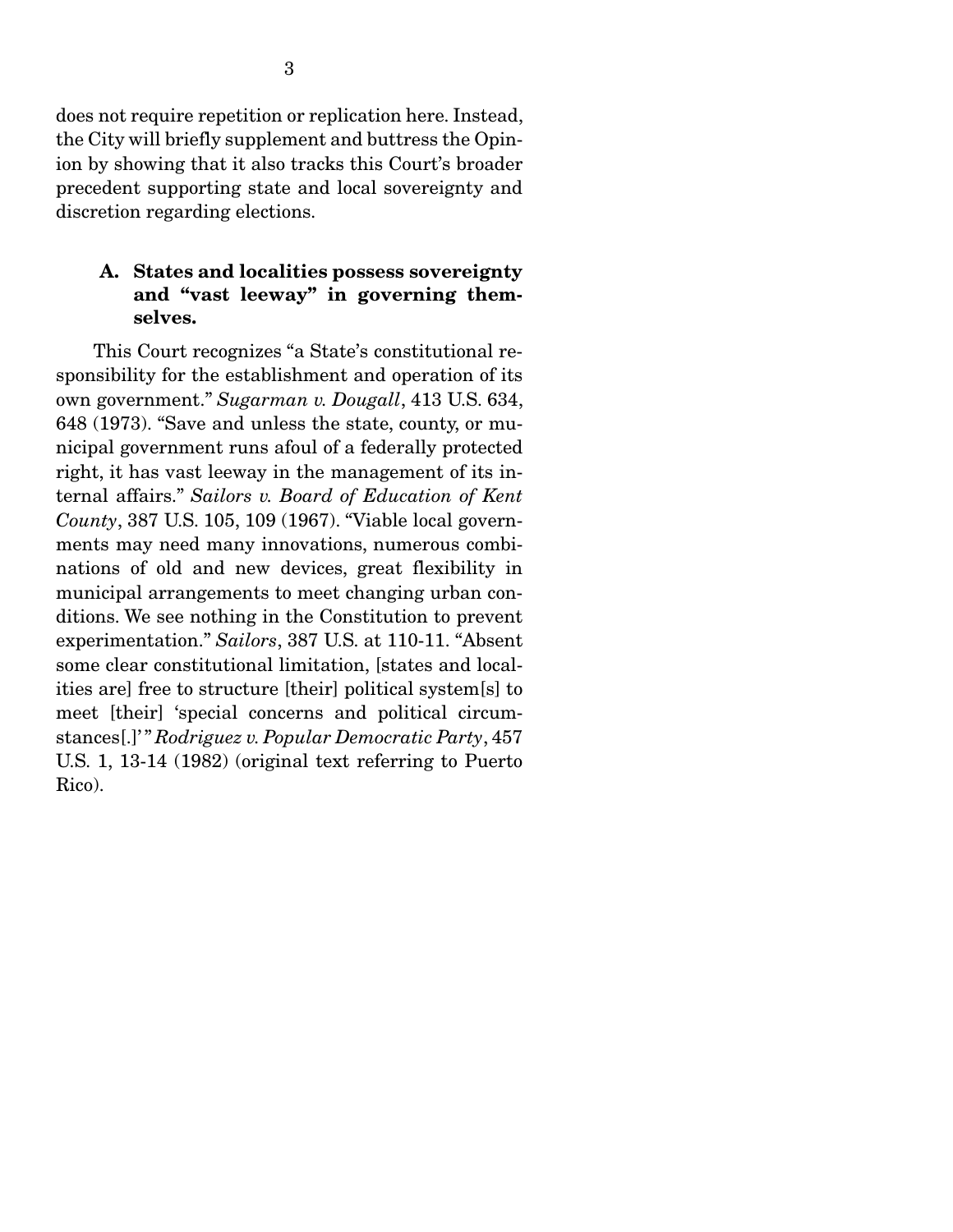## B. Specifically, states and localities are free to set the terms and conditions for primary and general elections for their officers.

 The "vast leeway," "great flexibility," and room for "experimentation" possessed by states and localities to meet their "special concerns and political circumstances" specifically extends to control over voting, elections, and how they select the officials who sit on their governing bodies. The sovereignty of state and local governments specifically includes "the power to regulate elections," and even more specifically "the power to determine within the limits of the Constitution the qualifications of their own voters for state, county, and municipal offices *and the nature of their own machinery for filling local public offices*." *Oregon v. Mitchell*, 400 U.S. 112, 124-25 (1970) (footnote omitted and emphasis added) (Black, J.); *see also id*. at 201- 02 (Harlan, J.), 293-94 (Stewart, J.). "Each state has the power to prescribe the qualifications of its officers, *and the manner in which they shall be chosen*." *Boyd v. State of Nebraska ex rel. Thayer*, 143 U.S. 135, 161 (1892) (emphasis added). "[W]e have previously rejected claims that the Constitution compels a fixed method of choosing state or local officers or representatives." *Rodriguez*, 457 U.S. at 9. Rather, "[t]he methods by which the people of [a state or locality] and their representatives have chosen to structure the [state's or locality's] electoral system are entitled to substantial deference." *Rodriguez*, 457 U.S. at 8.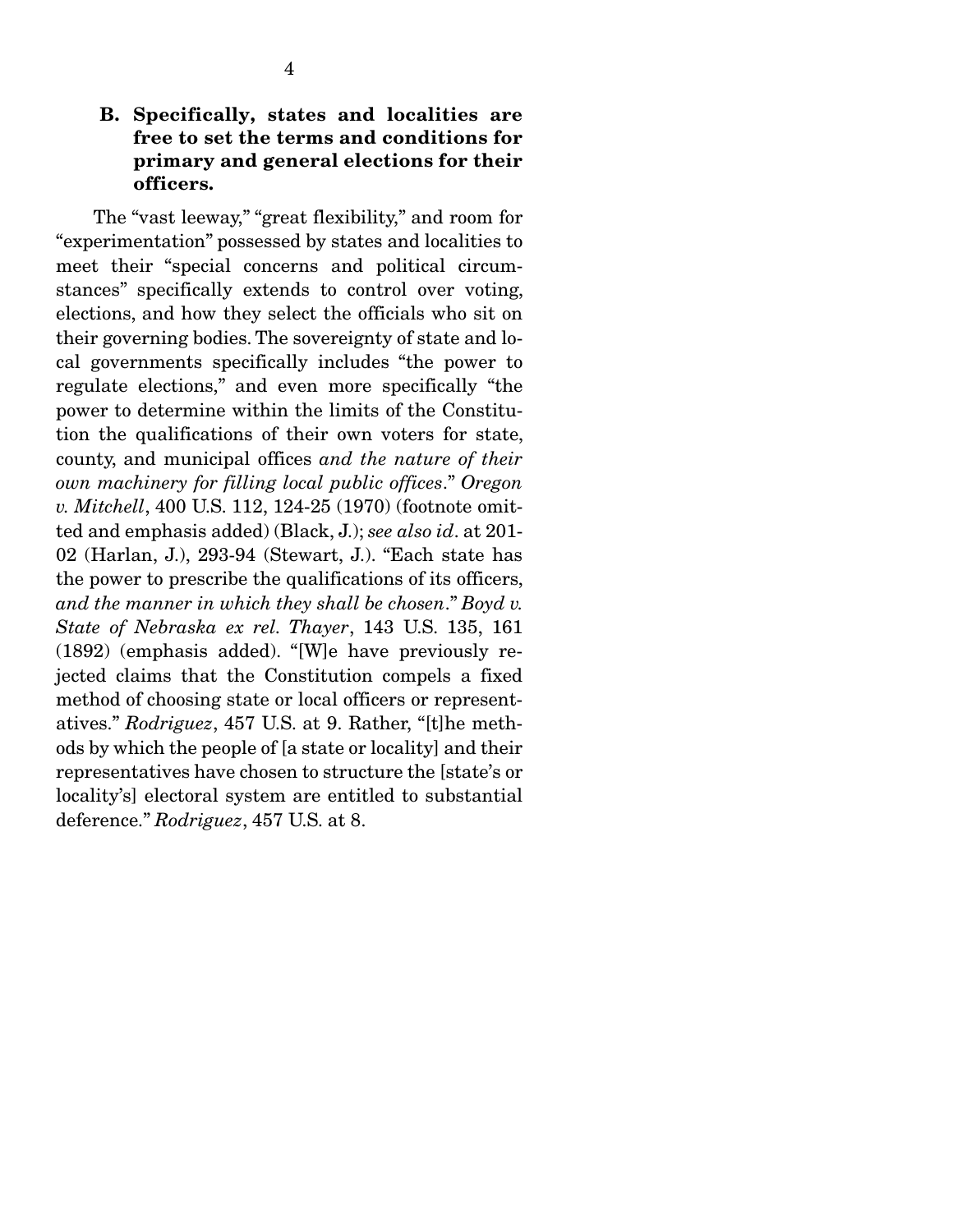State and local governments can exercise all of these powers in the context of primary as well as general elections for their officers. "[T]he mechanism of [primary] elections is the creature of state legislative choice." *Bullock v. Carter*, 405 U.S. 134, 140-41 (1972). When the state gives a party the right to have its candidates appear with party endorsement on the general-election ballot, "the State acquires a legitimate governmental interest in ensuring the fairness of the party's nominating process, enabling it to prescribe what that process must be." *New York State Bd. of Elections v. Lopez Torres*, 552 U.S. 196, 203 (2008).

C. The Ninth Circuit correctly recognized and applied this Court's decisions holding that the "right to vote" is the right to participate in elections authorized by the state or locality on an equal basis with other qualified voters.

 Petitioners assert that the Ninth Circuit's decision "implicitly repudiates decades of settled voting rights jurisprudence" and that the Ninth Circuit is effectively allowing an "infringement of one individual's voting rights [to] be 'evened out' and hence cured by inflicting an offsetting injury on an individual some years later. . . ." Petition, p. 25. This Court's decisions directly contradict these incorrect assertions.

 In recognizing state and local control over election systems, this Court has simultaneously rejected the idea that any particular voter or group of voters can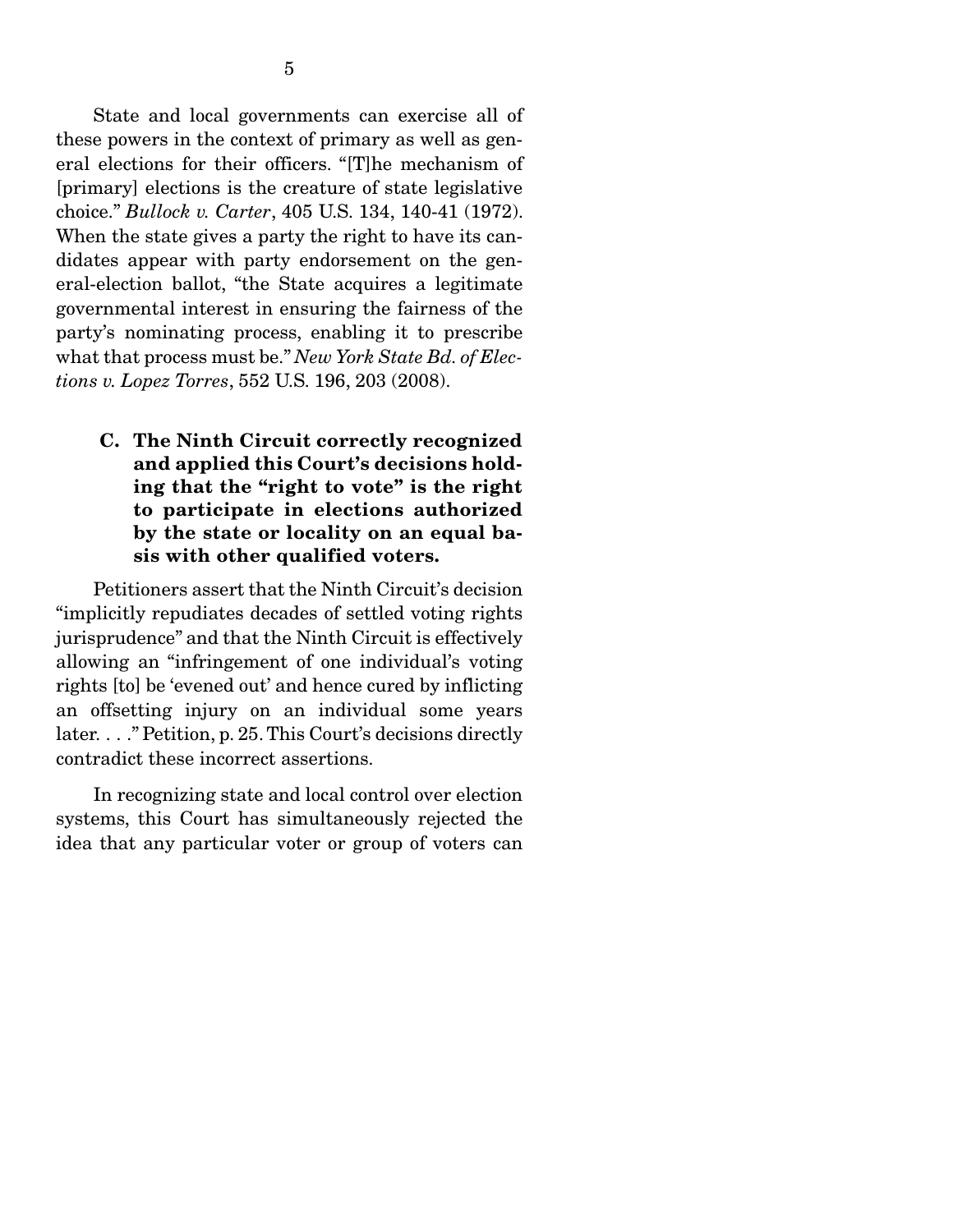claim at will a freestanding "right to vote" in state or local elections under the Constitution. In *Rodriguez*, this Court stated:

 . . . [T]his Court has often noted that the Constitution "does not confer the right of suffrage upon any one," *Minor v. Happersett*, 21 Wall. 162, 178, 22 L.Ed. 627 (1875), and that "the right to vote, per se, is not a constitutionally protected right," *San Antonio Indep. School Dist. v. Rodriguez*, 411 U.S. 1, 35, n.78 (1973).

#### *Rodriguez*, 457 U.S. at 9.

 And this Court has also specifically stated that "the Constitution of the United States does not confer the right to vote in state elections." *Harris v. McRae*, 448 U.S. 297, 322 n.25 (1980).

 As the Ninth Circuit recognized, the constitutionally "protected right" is instead the right "to participate in state elections on an equal basis with other qualified voters whenever the State has adopted an elective process for determining who will represent any segment of the State's population." *Public Integrity Alliance, Inc. v. City of Tucson*, 836 F.3d 1019, 1027 (9th Cir. 2016) ("*PIA*"), *citing San Antonio Indep. School Dist.*, 411 U.S. at 35 n.78. *Accord Dunn v. Blumstein*, 405 U.S. 330, 336 (1972) ("In decision after decision, this Court has made clear that a citizen has a constitutionally protected right to participate in elections on an equal basis with other citizens in the jurisdiction.").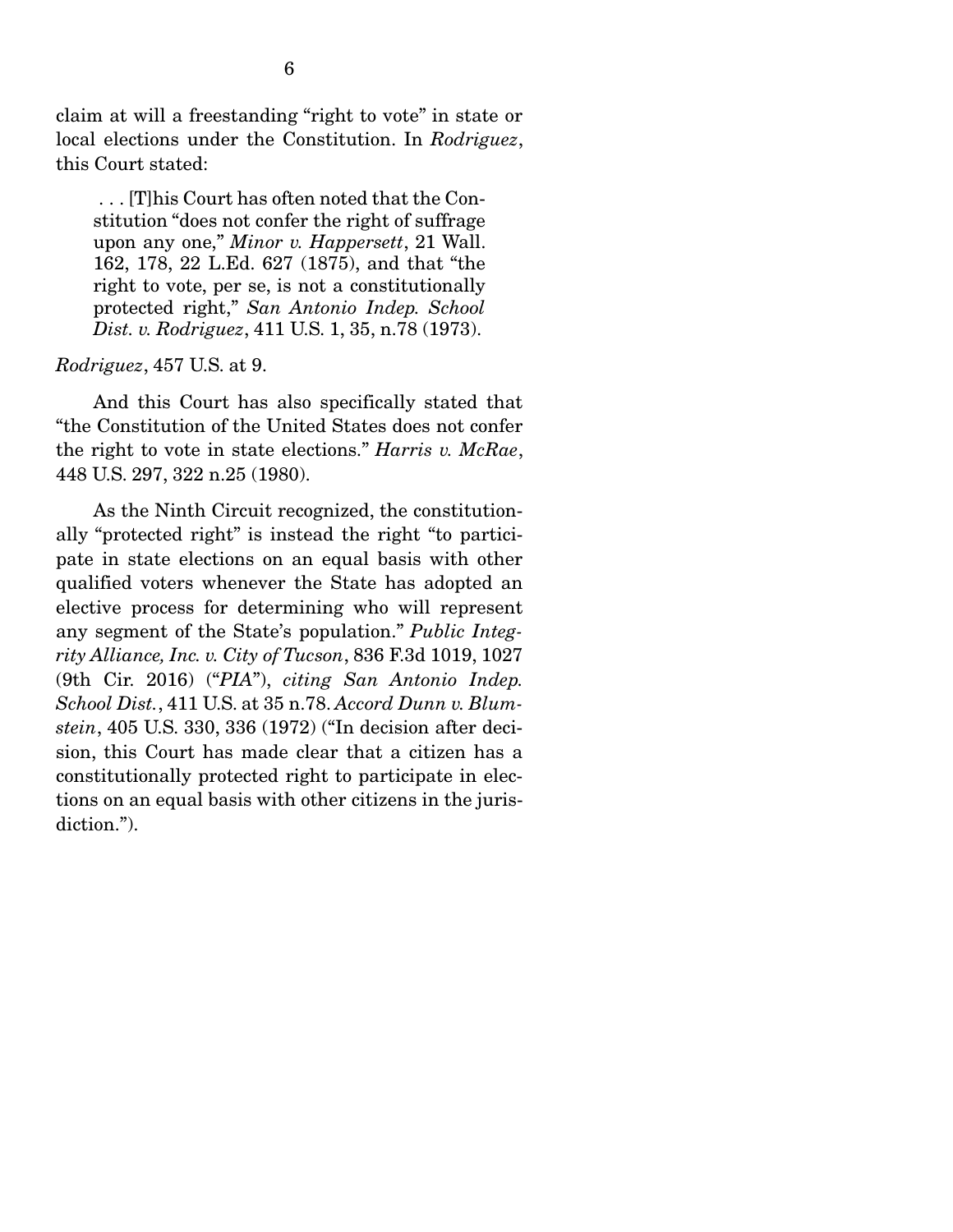Thus, states and localities can decide whether a primary, general, or special election for their officers will be held, and under what specific conditions. "The right to vote intended to be protected [by the 14th Amendment] refers to the right to vote as established by the laws and constitution of the state." *Lassiter v. Northampton County Bd. of Elections*, 360 U.S. 45, 51 (1959); *McPherson v. Blacker*, 146 U.S. 1, 39 (1892). "In other words, the privilege to vote in a state is within the jurisdiction of the state itself, to be exercised as the state may direct, and upon such terms as to it may seem proper, provided, of course, no discrimination is made between individuals, in violation of the Federal Constitution." *Pope v. Williams*, 193 U.S. 621, 632 (1904). "The States have long been held to have broad powers to determine the conditions under which the right of suffrage may be exercised," *Carrington v. Rash*, 380 U.S. 89, 91 (1965); *Lassiter*, 360 U.S. at 50, and may "impose voter qualifications and regulate access to the franchise in other ways." *Dunn*, 405 U.S. at 336. Thus, "a State may, in certain cases, limit the right to vote to a particular group or class of people." *Hadley v. Junior Coll. Dist. of Metro. Kansas City, Mo.*, 397 U.S. 50, 58- 59 (1970).

 The "right to vote" defined by this Court also has a key corollary that is particularly significant here: the fact that a state or locality provides for participation of electors during one phase of the election process, or as part of one path to a particular elective office, does not mean that the state must authorize, or allow those same electors to participate in, another election that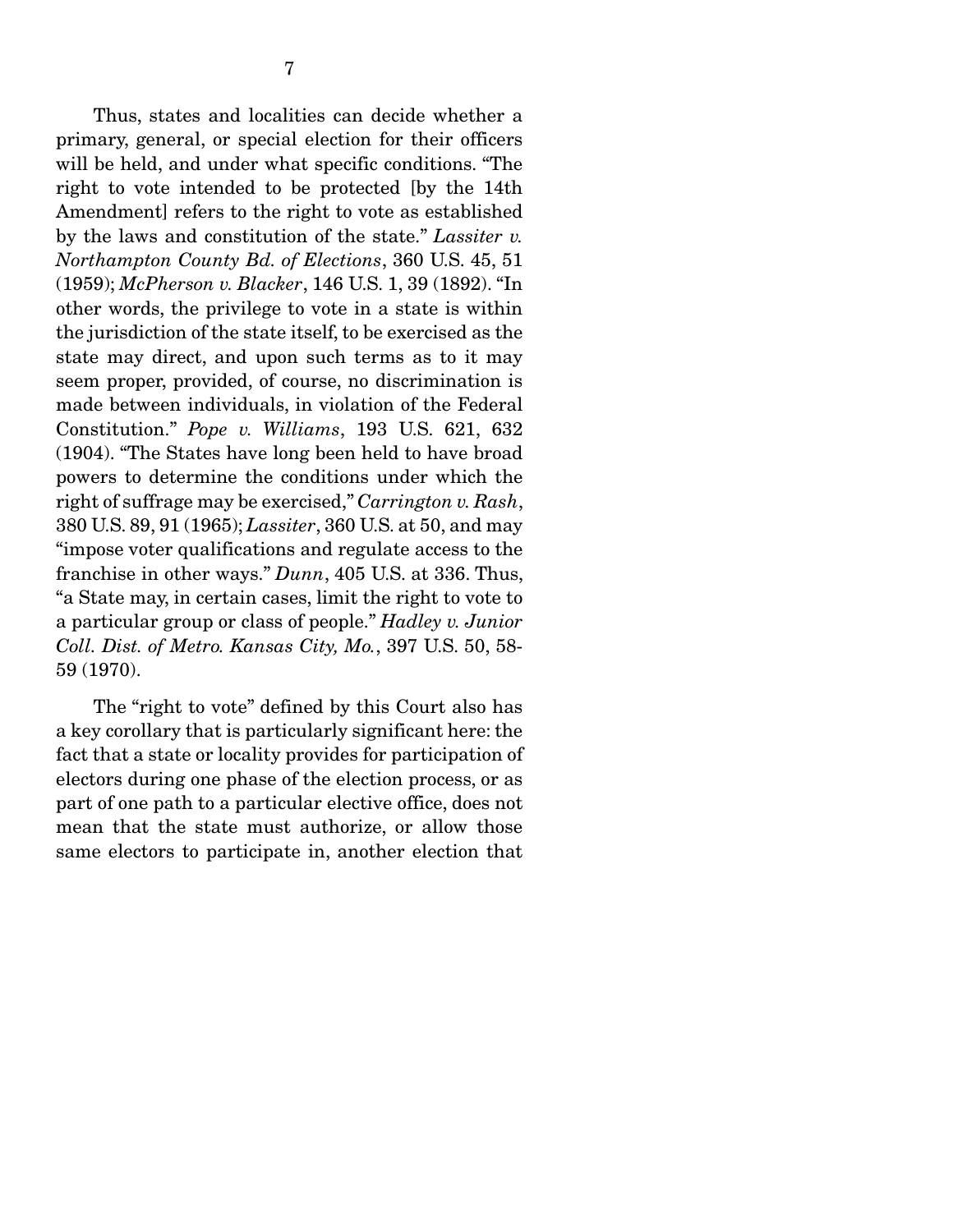occurs at a different phase of the process or provides a different path to the office.

 Thus, in *Fortson v. Morris*, 385 U.S. 231 (1966), this Court held that where no candidate for governor had received a majority of votes at the general election, Georgia did not violate the Equal Protection Clause by applying the relevant article of its constitution providing that its legislature would elect the governor from the two persons having the highest number of votes, rather than attempting to craft and utilize a statewide runoff election process demanded by the plaintiff but having no basis in Georgia law. *Fortson*, 385 U.S. at 236.

 Likewise, in *Sailors*, *supra*, this Court held that Michigan did not violate equal protection by providing that while its local school boards would be directly elected, its county school boards would not be directly elected (as demanded by the plaintiffs), but rather appointed at a meeting of delegates from those elected local school boards, with each local board having one vote irrespective of population. *Sailors*, 387 U.S. at 106-07, 111.

 Finally, in *Rodriguez*, *supra*, this Court found no federal constitutional obstacle to Puerto Rico's filling a vacancy in its Legislature through appointment by the deceased incumbent's party, as provided by Puerto Rico's election statutes, rather than through a special election as demanded by plaintiffs, even though the legislative office at issue was one that was normally filled (and indeed had just been filled) through a general election. *Rodriguez*, 457 U.S. at 14.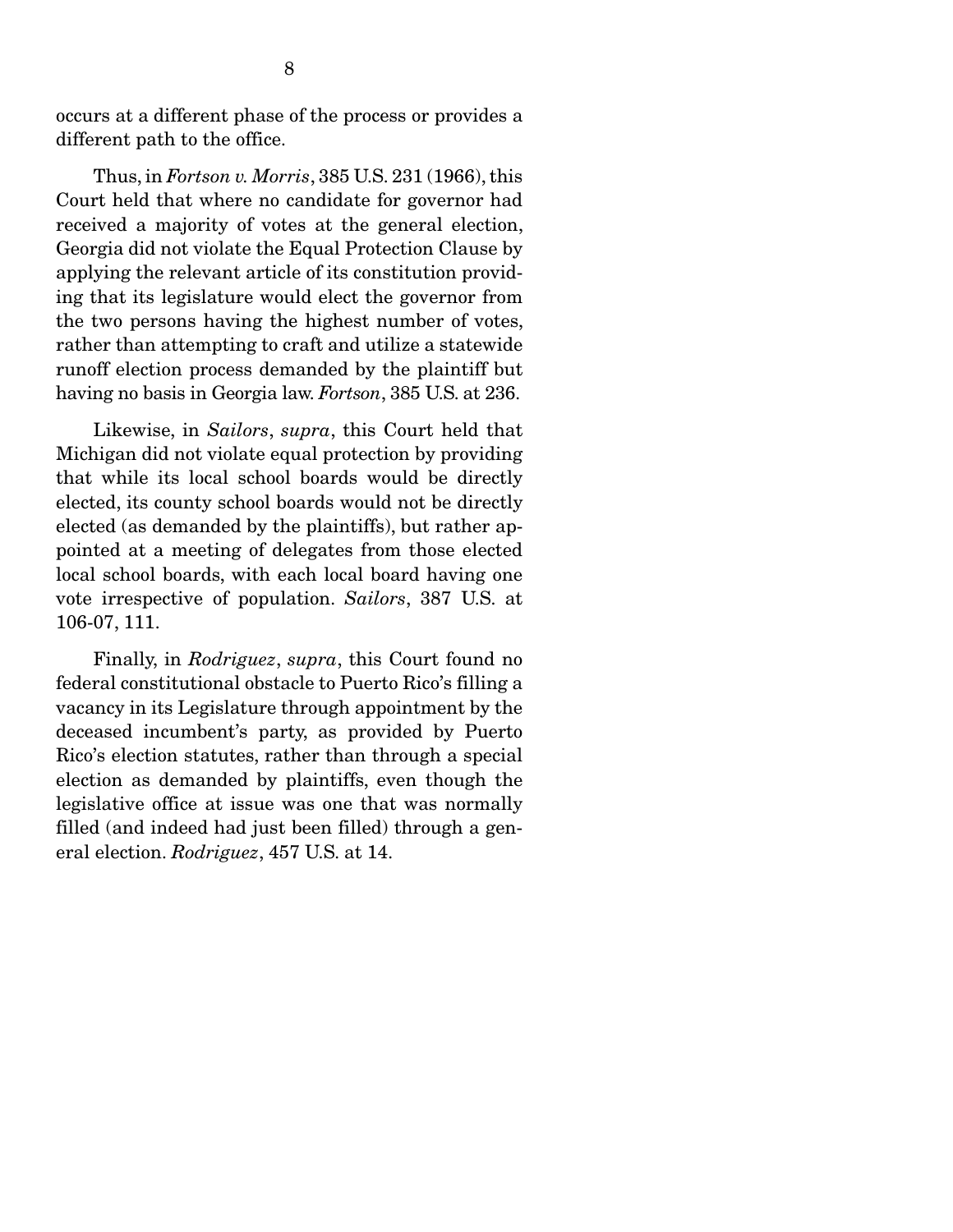These decisions show that a state or locality can authorize a vote within a defined voting district during one phase of an election process without having to authorize it during another.

### D. In holding any particular election, states and localities are free to designate the election district and limit the vote to voters within that district.

 One of the most fundamental ways that states and localities are empowered to control the conditions under which elections occur is through voter residency qualifications, which come into existence when the state or locality designates the geographical boundaries of the election jurisdiction to be used for that particular election. States and localities have "unquestioned power to impose reasonable residence restrictions of the availability of the ballot." *Carrington*, 380 U.S. at 91. "All who participate in the election are to have an equal vote," but only "[o]nce the geographical unit for which a representative is to be chosen is designated" so that "the class of voters is chosen and their qualifications specified." *Gray v. Sanders*, 372 U.S. 368, 379-80, 381 (1963); *Hadley*, 397 U.S. at 59.

 Thus, a state or locality may define the geographical limits of the electoral districts to be used for any particular election and limit the vote to qualified electors residing within that district. *Holt Civic Club v. City of Tuscaloosa*, 439 U.S. 60 (1978). *Holt* involved an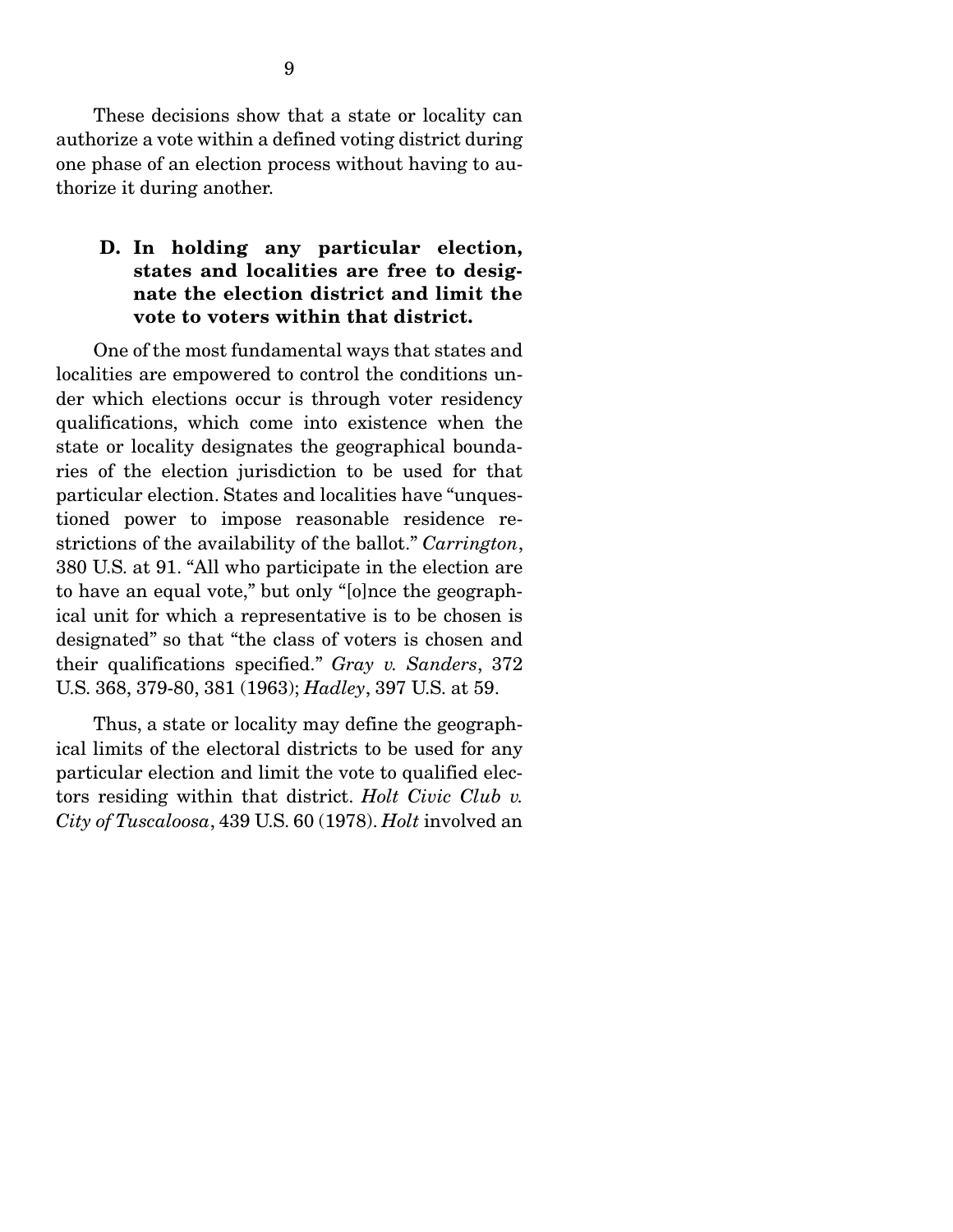equal protection challenge to state statutes that subjected an unincorporated area to the police powers of Tuscaloosa, the neighboring municipality, without granting residents of the unincorporated area the right to vote in Tuscaloosa elections. *Id.* at 61-62. The plaintiffs claimed that the statutes infringed their fundamental right to vote and argued for strict scrutiny. The Supreme Court rejected both the claim and the argument for strict scrutiny. As the Supreme Court stated, the "line heretofore marked by [our] voting qualifications decisions coincides with the geographical boundary of the governmental unit at issue." *Id.* at 70. "No decision of this Court has extended the 'one man, one vote' principle to individuals residing beyond the geographic confines of the governmental entity concerned, be it the State or its political subdivisions." *Id.* at 68.

 According to this Court, residency qualifications are not subject to strict scrutiny. *Hill v. Stone*, 421 U.S. 289, 297 (1975); *Kramer v. Union Free Sch. Dist. No. 15*, 395 U.S. 621, 625 (1969). *See also Carlson v. Wiggins*, 675 F.3d 1134, 1139 (8th Cir. 2012); *City of Herriman v. Bell*, 590 F.3d 1176, 1190-92 (10th Cir. 2010).1

<sup>&</sup>lt;sup>1</sup> Once the state or locality has specified the particular electoral district that it will use for a particular election, the Fourteenth Amendment's Equal Protection Clause then creates "one person, one vote" requirements that attach and apply only to that particular district and election. First, all eligible voters residing within the electoral district must be permitted an equal right to vote in that election. *See*, *e.g.*, *Kramer*, 395 U.S. at 626-27 (striking down New York statute that limited franchise in certain school districts to owners or lessees of taxable realty (or their spouses)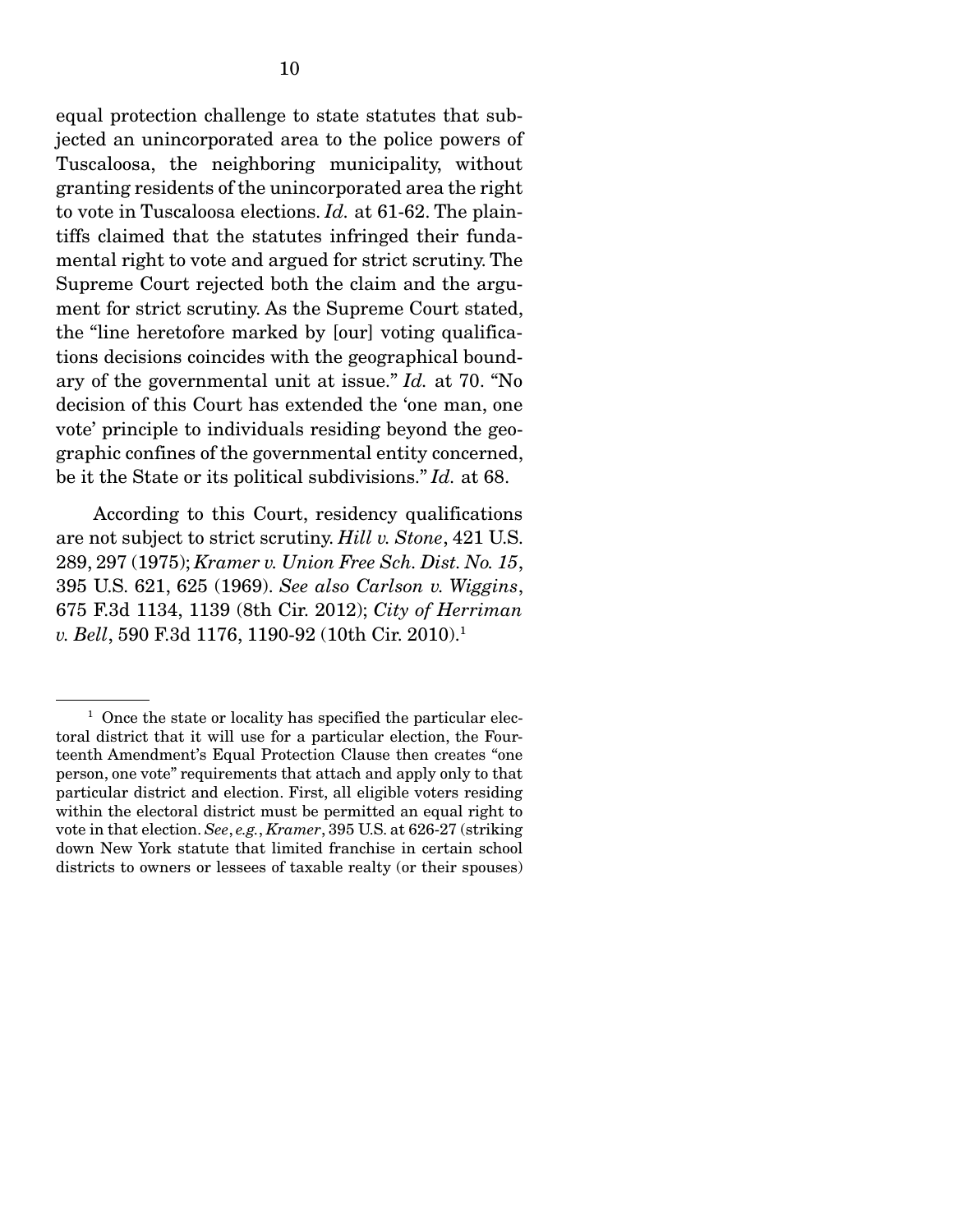In the City's general election, the "representative to be chosen" is the council member and the election district is the City as a whole. In the City's ward primary elections, the "representative to be chosen" in any particular party's election is that party's nominee from that ward. The City is free to set different residency qualifications in these two separate elections.

### E. States and localities may also structure their elections to give different electoral constituencies a voice.

 Finally, this Court's decisions allow states and localities to structure their elections so as to give different electoral constituencies each a specific voice in the election process. *Hunter v. Pittsburgh*, 207 U.S. 161 (1907) (election result determined by counting total votes cast by combined electorates of two different electoral districts, meaning that one electorate could effectively outvote the other as a body); *Town of Lockport,* 

and parents or guardians of children in public schools); *Carrington*, 380 U.S. at 91-93 (striking down Texas statute that prohibited military service members from ever acquiring a voting residence in Texas so long as they remained in service); *Evans v. Cornman*, 398 U.S. 419, 421 (1970) (striking down Maryland statute that disqualified residents of a federal enclave from voting in Maryland elections even though they were residents of the state and within state boundaries); *City of Phoenix v. Kolodziejski*, 399 U.S. 204, 208-13 (1970) (franchise in city general-obligation bond elections could not be limited to property-holding taxpayers); *Cipriano v. City of Houma*, 395 U.S. 701, 706 (1969) (franchise in city revenue bond election could not be limited to property owners). Second, all votes cast within the electoral district must count equally. *Gray*, *supra*.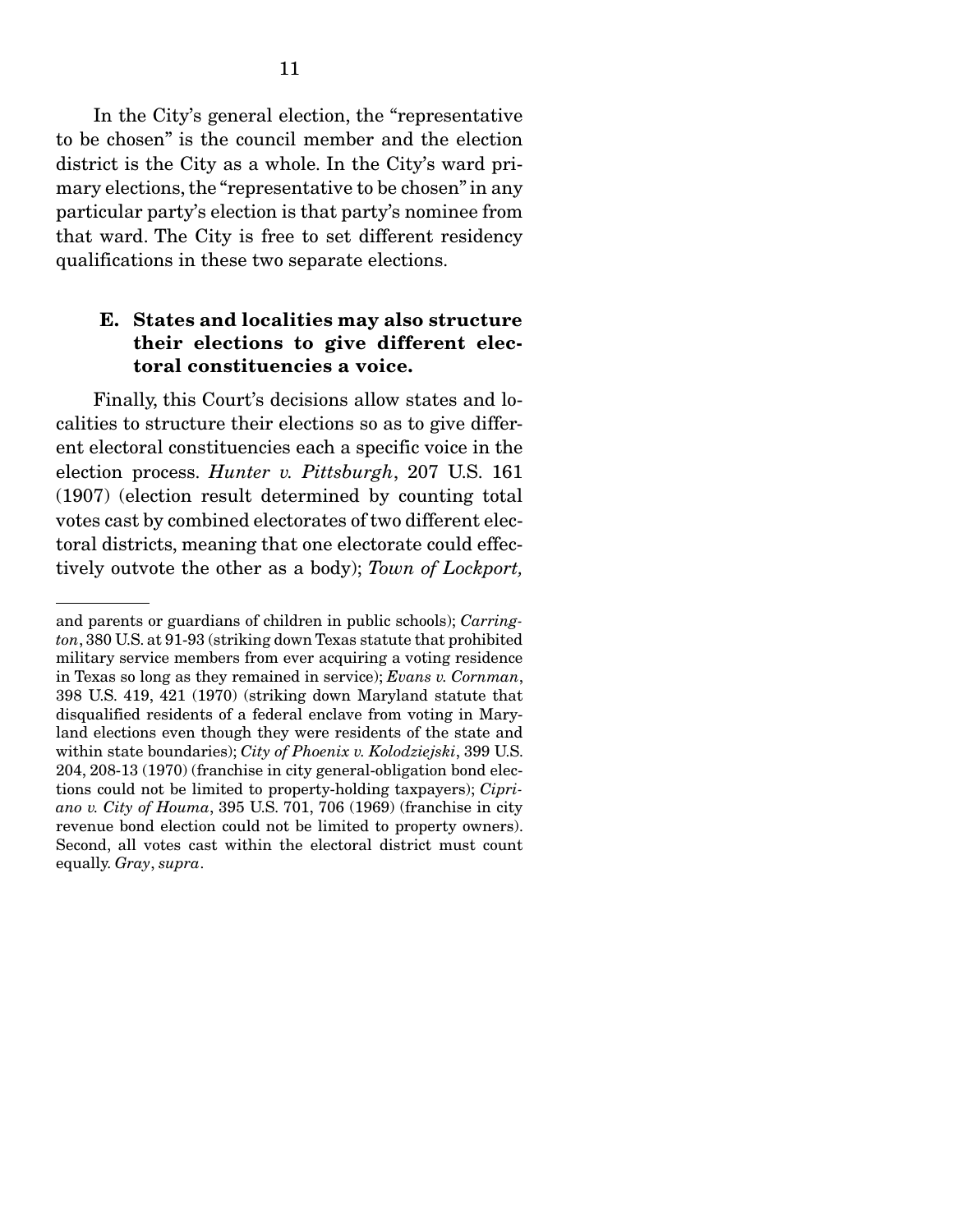*New York v. Citizens for Community Action at the Local Level, Inc.*, 430 U.S. 259 (1977) (approval of ballot measure required separate, simultaneous approval of two electorates in two different electoral districts, whether or not total combined vote was in favor of measure).

 Moreover, if the City's voters choose to utilize a primary under their Charter, the rationality of the electoral boundaries they set for that primary can rest on benefiting themselves as well as the political parties. *See Burdick v. Takushi*, 504 U.S. 428, 439 (1992) (state's actions in structuring primaries benefited both public and parties).

 Here, consistent with this Court's decisions, the Ninth Circuit correctly recognized that the City's election system allows both ward and citywide electorates a voice, and also provides benefits to both. *PIA*, 836 F.3d at 1027-28.

## F. *Gray v. Sanders* does not require that the City's primary and general elections use identical election districts.

 In attempting to escape this Court's various precedents supporting the Ninth Circuit's *en banc* Opinion, as presented in Section  $I(A)$ - $(E)$  above, Petitioners simply repeat two incorrect arguments. First, they claim that *Gray v. Sanders* specifically requires that the City's primary and general elections use identical electoral districts. The Ninth Circuit correctly rejected this argument, citing this Court's own subsequent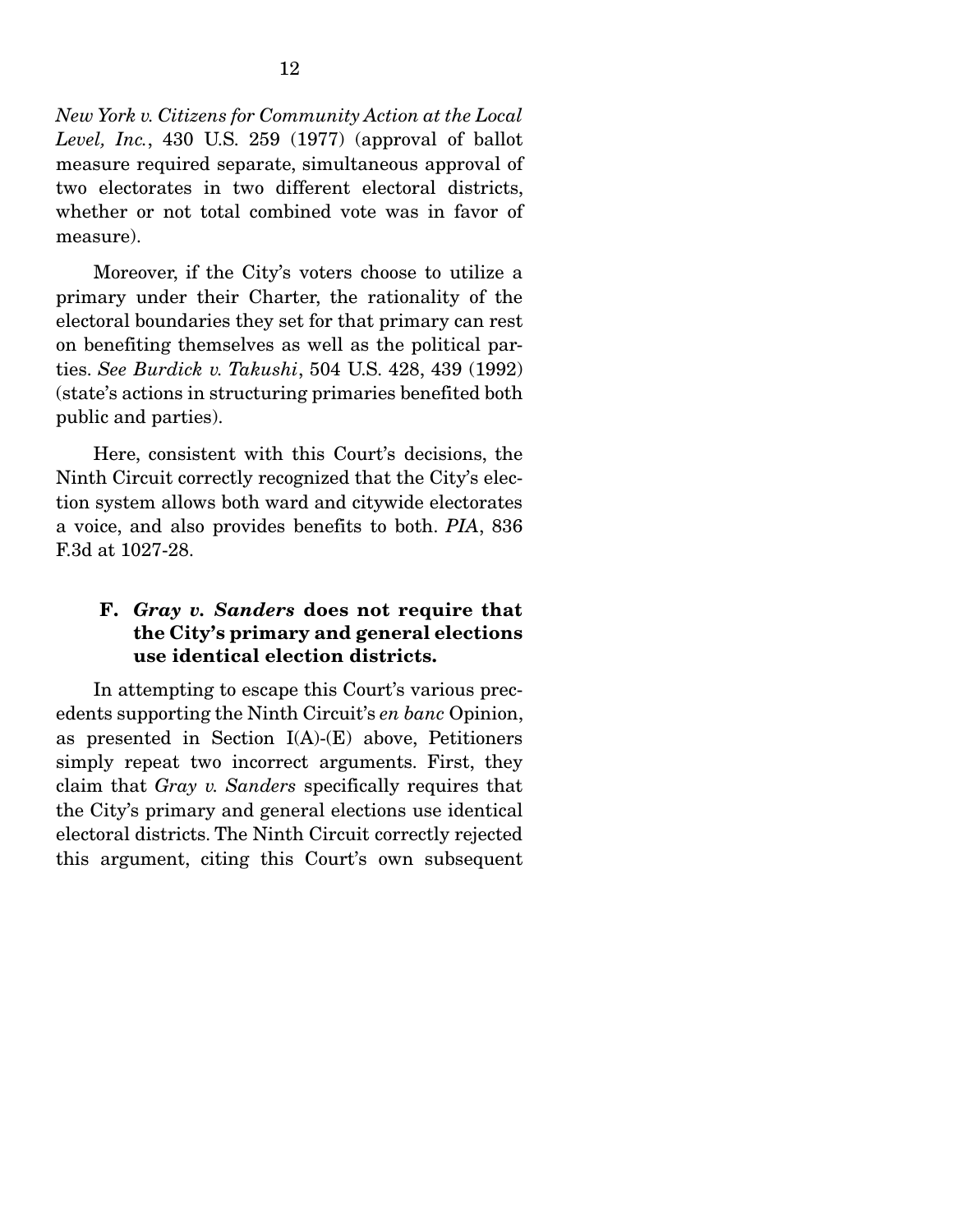precedents explaining the narrow holding of *Gray*. *PIA*, 836 F.3d at 1025-27. There is no need to repeat the Ninth Circuit's analysis in detail here. The City merely notes two additional actions by this Court, not mentioned by the Ninth Circuit, that provide additional support for the Ninth Circuit's rejection of *Gray* as precedent here.

 First, just last year this Court made additional statements that reaffirm *Gray*'s lack of applicability. In *Evenwel v. Abbott*, \_\_\_ U.S. \_\_\_, 136 S.Ct. 1120 (2016), both Justice Ginsburg's opinion of the Court and Justice Thomas's concurring opinion discuss *Gray*. Justice Ginsburg mentions no such requirement as claimed by Petitioners, while reaffirming that the sole issue in *Gray* was Georgia's "scheme of assigning a certain number of 'units' to the winner of each county in statewide [primary] elections." *Evenwel*, 136 S.Ct. at 1130. Moreover, Justice Thomas notes that *Gray* "emphasized equal treatment of *eligible* voters," *Evenwel*, 136 S.Ct. at 1135 (emphasis supplied), and that in holding that Georgia's system violated the one-person, one-vote principle, "the Court emphasized that the right at issue belongs to 'all *qualified* voters' and is the right to have one's vote 'counted once' and protected against dilution." *Id.* (emphasis supplied). Justice Thomas's statements support the Ninth Circuit's conclusion that the City has broad discretion to decide who is "qualified" to vote in its primaries and can set up ward-based primaries limiting "qualified" voters to those residing in that particular ward.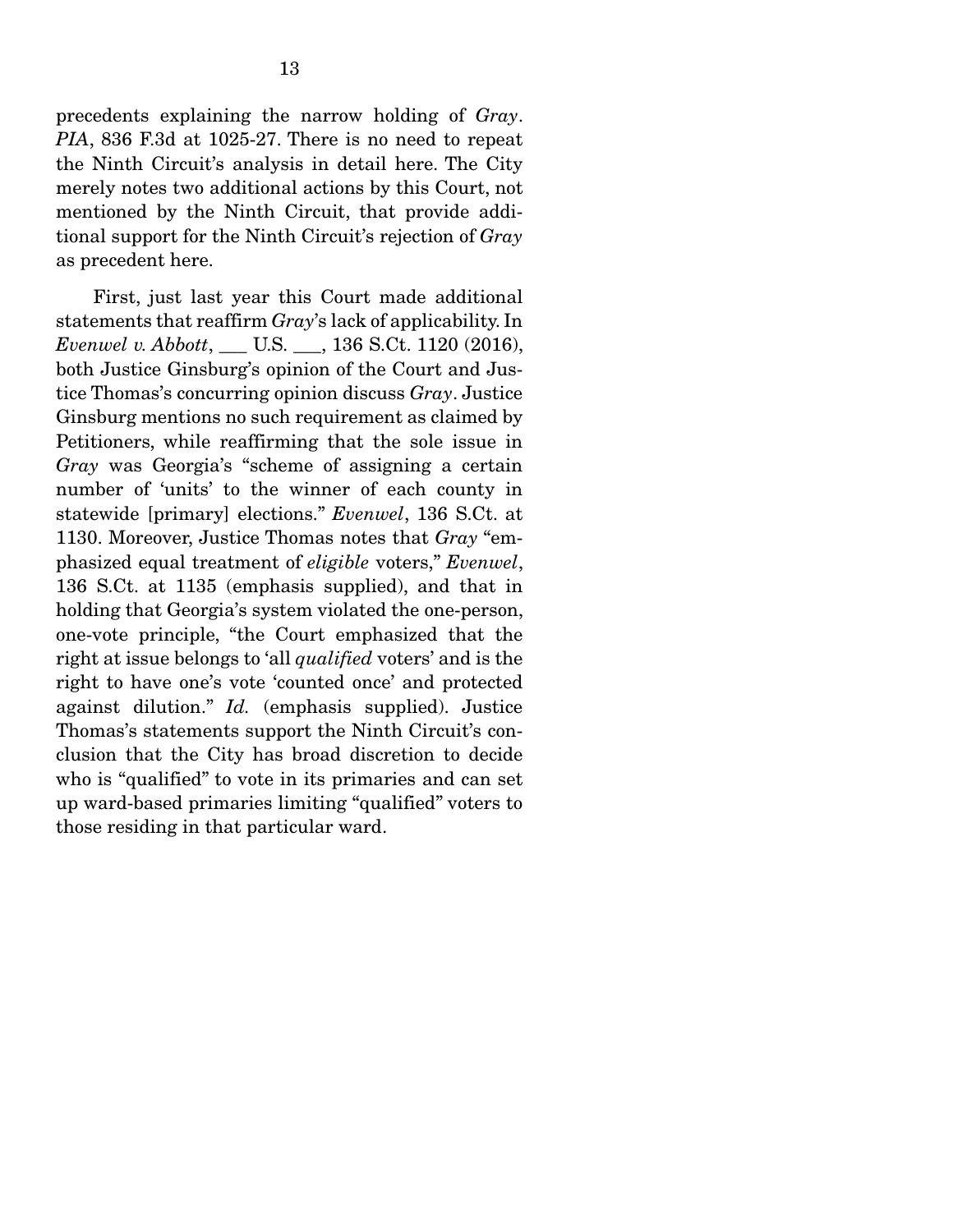Second, while the Opinion cited *Holshouser v. Scott*, 335 F. Supp. 928 (M.D.N.C. 1971), *aff 'd*, 409 U.S. 807 (1972), it did not include in its citation, or otherwise mention, this Court's subsequent affirmance of that case. *See PIA*, 836 F.3d at 1027. In *Holshouser*, the unsuccessful plaintiffs raised precisely the same issue that Petitioners raise here, but in the context of district primary and statewide general elections for state judges. If *Gray* had actually said what Petitioners claim it says, there is no way that *Holshouser* could or should have been decided as it was, or that that decision should have been affirmed by this Court. Nor could the district court have reached the decision it did in *Stokes v. Fortson*, 234 F. Supp. 575 (N.D. Ga. 1964), also cited by the Ninth Circuit, *PIA*, 836 F.3d at 1027, which likewise raised the identical issue here in the context of judicial elections.

 If *Gray* actually said what Petitioners claim, then rather than simply analyzing the equality of the vote in each election, and finding no violation, the two district courts, and this Court in reviewing *Holshouser*, would instead have had to discuss and apply the "fact" (as it would exist in our hypothetical scenario) that *Gray* not only required equal voting rights in any single election, but also required the same election districts in all phases of an election cycle. That these cases did not do so shows that Petitioners' *Gray* argument is simply incorrect and untenable.

 One reaches the same conclusion by analyzing this Court's own decision in *Lopez Torres*, which involved a First Amendment freedom of association challenge to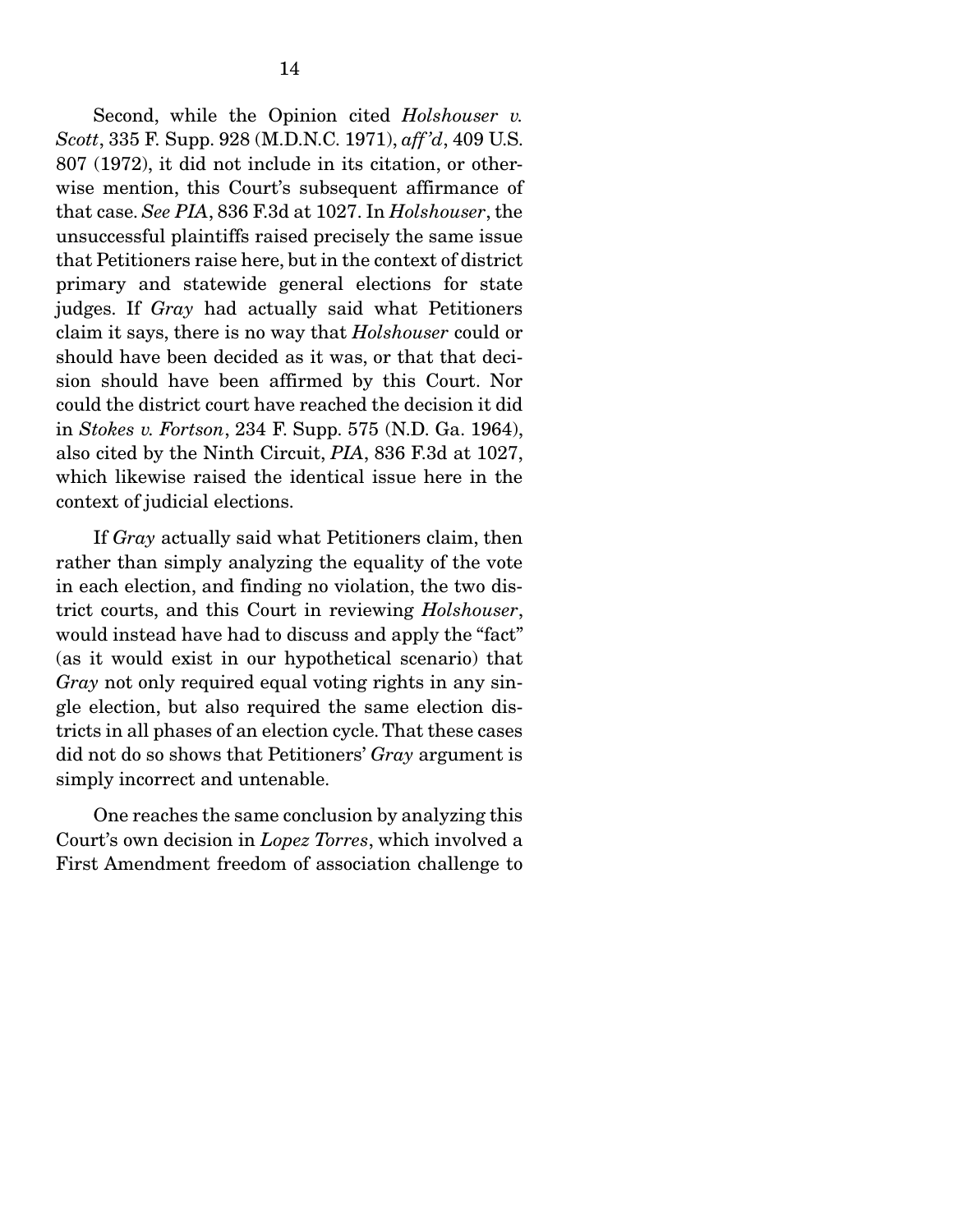New York's method for selecting nominees for supreme court justice. Under the New York system at issue in *Lopez Torres*, party voters in legislative districts elect delegates at a primary. Those delegates go to a convention and nominate candidates, who then run in the general election held within a much larger judicial district encompassing a number of those legislative districts, where all judicial district voters can vote. In other words, as here, the election jurisdictions differ in size in the two elections, smaller in the primary, larger in the general, but with the difference of an intervening delegate convention to do the actual nominations.

 This Court upheld the constitutionality of the New York system, rejecting the plaintiffs' claim that the system violated their rights to freedom of association and should be replaced by a direct primary to be held within the same judicial district used for the general election.

 If Petitioners' *Gray* argument were correct, then a claim that equal protection required that the same election district be used for the primary and general elections should have been an obvious one for the plaintiffs to bring in *Lopez Torres*, and for this Court to recognize and enforce. In fact, no such claim was made by the plaintiffs, and no such requirement even mentioned by this Court. To the contrary, this Court was not bothered in the least by New York's nominating system. *Gray* has no relevance or application here.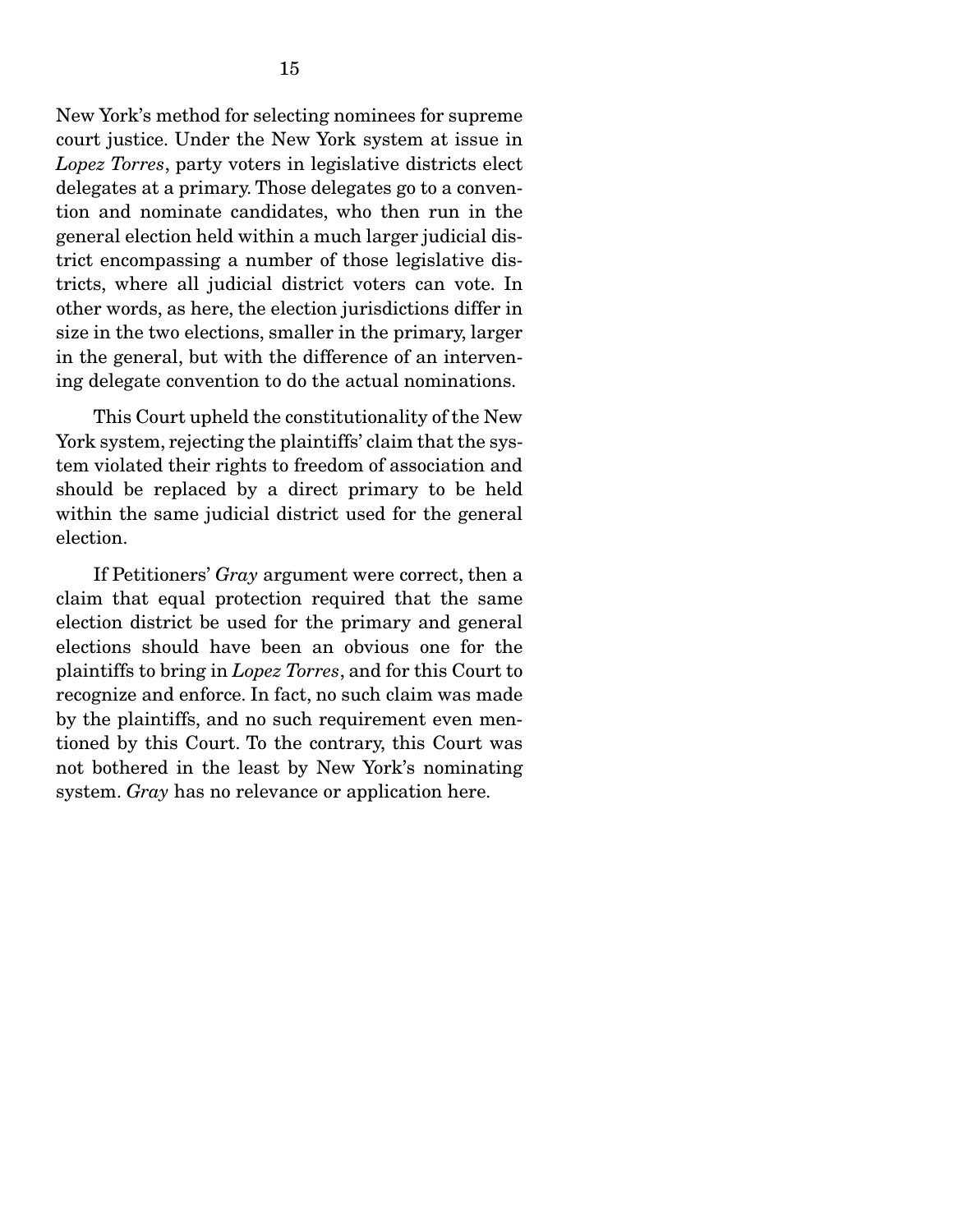#### G. Primary and general elections are two separate elections.

 The Ninth Circuit rightly concluded that "the recognition that primaries are of great significance to the ultimate choice in a general election and thus directly implicate the right to vote does not mean that primaries and general elections must be identically structured and administered." *PIA*, 836 F.3d at 1026. Seeking to evade this conclusion, Petitioners make their second incorrect argument, which is that the City's primary and general election must be treated as one "unitary" election for purposes of the Equal Protection Clause. Petition, pp. 16-21. This Court's decisions also contradict this argument.

 "[Primaries] are in no sense elections for an office but merely methods by which party adherents agree upon candidates whom they intend to offer and support for ultimate choice by all qualified electors." *Newberry v. United States*, 256 U.S. 232, 250 (1921). "The nomination by a political party, whether by caucus, convention, or primary, is nothing more than an indorsement and recommendation of the nominee to the suffrage of the electors at large." *United States v. O'Toole*, 236 F. 993, 995 (S.D. W.Va. 1916), *aff 'd sub nom. United States v. Gradwell*, 243 U.S. 476 (1917).

 Decisions by this Court subsequent to *Gradwell* and *Newberry* make clear that a primary is certainly an "election" for purposes of Article I, § 4 of the Constitution, *United States v. Classic*, 313 U.S. 299, 316-21 (1941), prevention of racial discrimination, *Smith v.*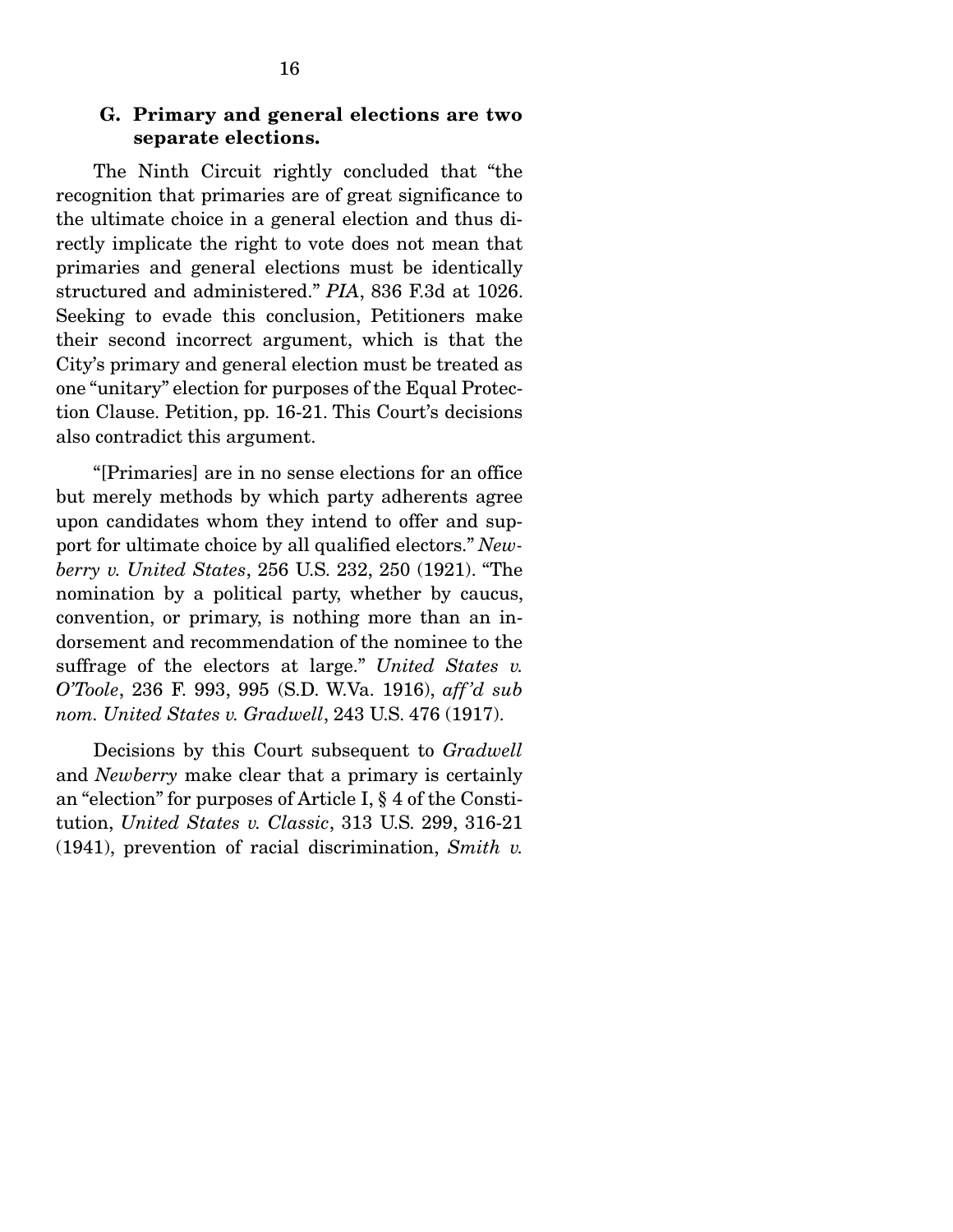*Allwright*, 321 U.S. 649 (1944), and guaranteeing equally weighted voting to the qualified voters within the primary election district. *Gray*, *supra*. And where the state or locality chooses to utilize a primary, it is an "integral part of the entire election process," *Storer v. Brown*, 415 U.S. 724, 735 (1974).

 But even when used, the primary is simply the first of two "steps," *Classic*, 313 U.S. at 316-17, or the "initial stage in a two-stage process." *Storer*, 415 U.S. at 735. As this Court said almost a century ago in *Newberry*, the selection of a designated party candidate, by primary or otherwise, is a separate event, not part of the general election:

If it be practically true that under present conditions a designated party candidate is necessary for an election – a preliminary thereto – nevertheless his selection is in no real sense part of the manner of holding the election. This does not depend upon the scheme by which candidates are put forward. Whether the candidate be offered through primary, or convention, or petition, or request of a few, or as the result of his own unsupported ambition does not directly affect the manner of holding the election.

#### *Newberry*, 256 U.S. at 257.

 Thus, a primary is an election separate and distinct from the general election, producing only a party endorsement rather than an elected official, and therefore subject to conditions separate and distinct from those for the general election. As the district court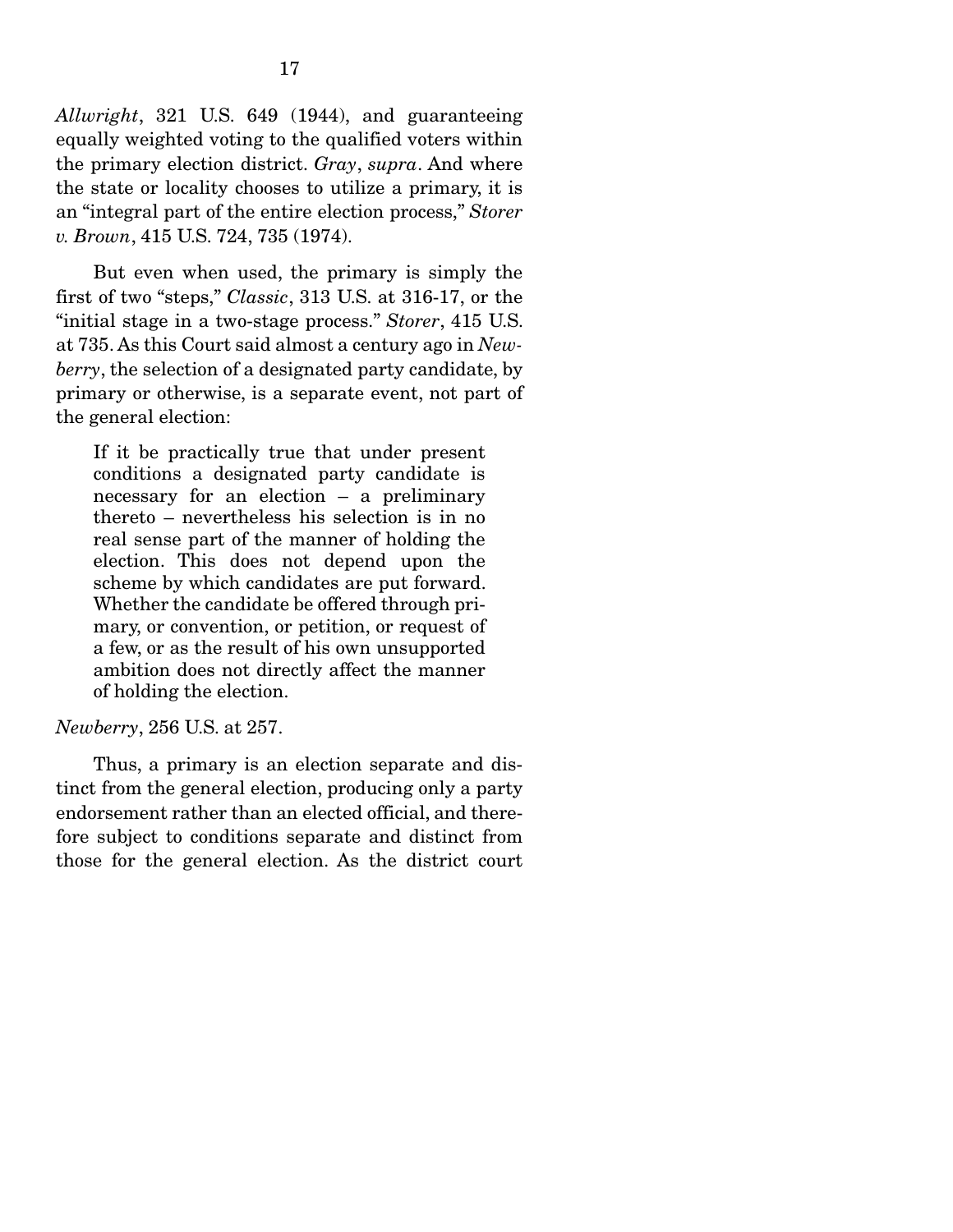stated in the *O'Toole*/*Gradwell* case affirmed by this Court:

In passing statutes regulating primary elections, a state recognizes the important fact that candidates go into the general elections with indorsements of political parties, and *it merely provides the conditions upon which that indorsement is to be received*.

### *O'Toole*, 236 F. at 995 (emphasis added).

 Later decisions by this Court also demonstrate the separate nature of the primary election. First, the extent to which the overall election process even includes a primary election is wholly within state or local control. States or localities need not allow primaries at all. *American Party of Texas v. White*, 415 U.S. 767, 781-82 (1974) (state may prescribe party use of either primaries or conventions to select nominees who appear on the general-election ballot). Or they can mandate them. *California Democratic Party v. Jones*, 530 U.S. 567, 572 (2000) ("State may require parties to use the primary format for selecting their nominees, in order to assure that intraparty competition is resolved in a democratic fashion."). Or they can allow certain voters to vote by primary, and prohibit others from doing so, even within the same election cycle. *American Party*, 415 U.S. at 781 ("Neither can we take seriously the suggestion made here that the State has invidiously discriminated against the smaller parties by insisting that their nominations be by convention, rather than by primary election."). The optional nature of primaries as preliminaries to general elections, and the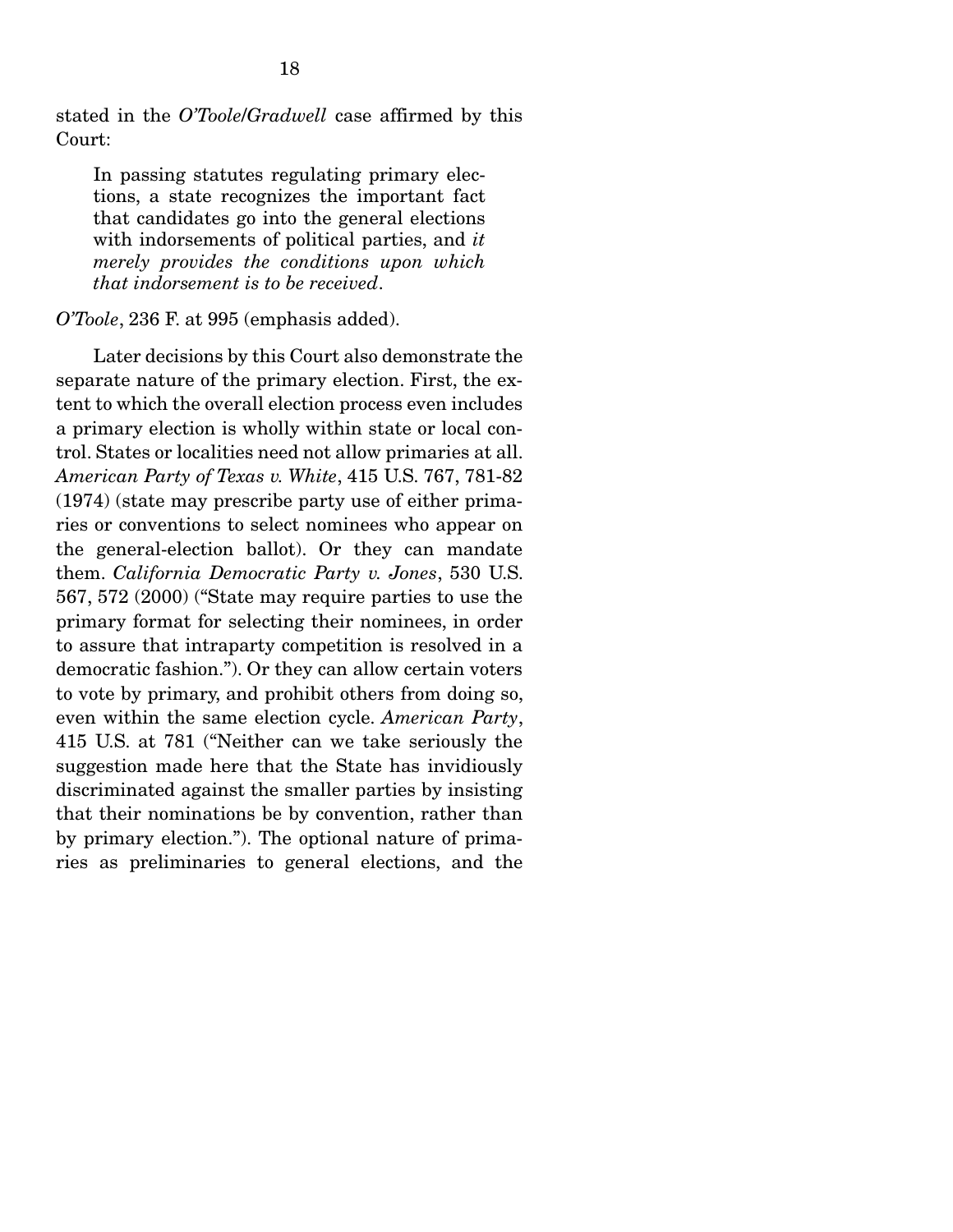ability of states and localities to allow or not allow them, emphasizes their separateness from general elections.

 Moreover, the City's primary is not only offset in time from its general election by two months, but involves wholly different electorates. Under this Court's decisions, it is constitutionally impossible for the City to try to replicate its general election electorate at its partisan primary elections. Even if it wanted to, the City could not force a party that has qualified for the ballot to include voters from another qualified party as eligible voters in its primary. *See* ARIZ. CONST. Art. 7, § 10; *California Democratic Party v. Jones*, 530 U.S. 567 (2000); *Nader v. Schaffer*, 417 F. Supp. 837 (D.Conn.), *aff 'd*, 429 U.S. 989 (1976). At the same time, this Court has upheld precisely the type of enforced separation of the voters of qualified parties in primary elections that Arizona and the City actually practice. *Clingman v. Beaver*, 544 U.S. 581 (2005) (upholding, against freedom of association challenge, Oklahoma's semi-closed primary system, under which only party's members and independents could vote in its primary).

 Finally, from an administrative perspective, this Court has also not required primary elections to necessarily have all the same voting components as general elections, such as absentee balloting. *Fidell v. Board of Elections*, 343 F. Supp. 913 (E.D.N.Y.), *aff 'd*, 409 U.S. 972 (1972) (New York did not have to provide absentee balloting in primary elections).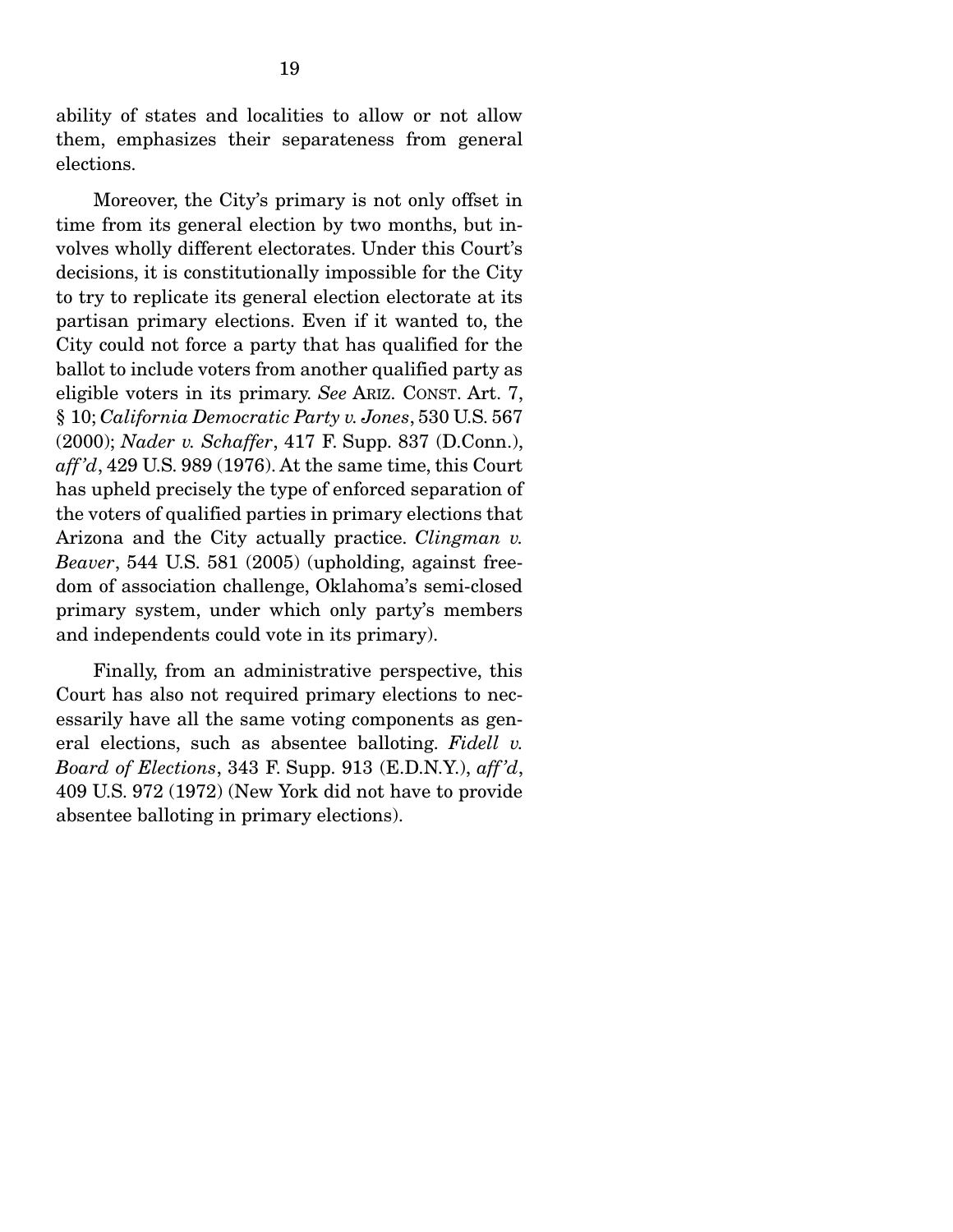This Court's decisions confirm that primary and general elections are separate elections, for which the City may designate different election districts.

### II. THERE IS NO CONFLICT BETWEEN CIR-CUITS HERE.

 Petitioners also claim that the Opinion "conflicts with decisions of other circuits" regarding when strict scrutiny should apply. Petition, pp. 14-15. But Petitioners cite no cases to this Court that show any such conflict regarding the specific issue here: whether the Equal Protection Clause requires the City to use identical election districts for both its primary and general elections. Instead, Petitioners only cite cases involving wholly different issues.

 Two of Petitioners' cited cases only discuss geographic distinctions regarding who can participate *in the same election*. In *Little Thunder v. State of South Dakota*, 518 F.2d 1253 (8th Cir. 1975), the Eighth Circuit found that South Dakota violated equal protection by not allowing residents of unorganized counties to vote for elected county officials of the organized counties to which the unorganized counties were attached for purposes of government and administration.<sup>2</sup> In *Mixon v. State of Ohio*, 193 F.3d 389 (6th Cir. 1999), the Sixth Circuit, upholding Ohio's use of an appointed school board for the Cleveland School District, simply pointed out that if the board were an elected body,

<sup>2</sup> It is also not clear that the outcome in *Little Thunder* would have been the same after *Holt*.